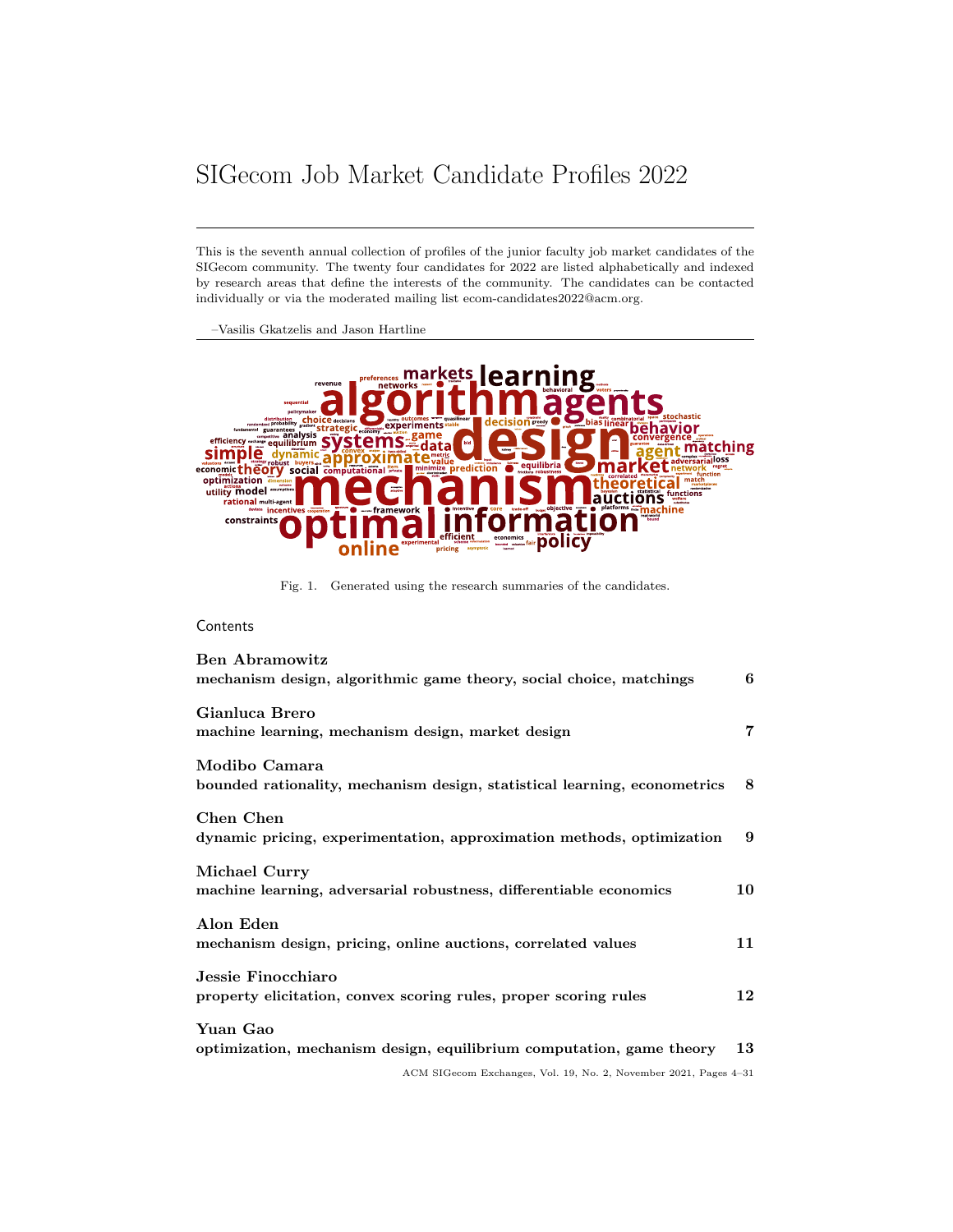| Chamsi Hssaine<br>market design, revenue management and pricing, online decision-making         | 14        |
|-------------------------------------------------------------------------------------------------|-----------|
| Ravi Jagadeesan<br>market design, matching, auctions, statistics                                | 15        |
| Süleyman Kerimov<br>market design, matching, applied probability                                | 16        |
| Hannah Li<br>experimental design, online platforms, markets, data science, education            | 17        |
| Yingkai Li<br>mechanism design, information design, repeated games                              | 18        |
| <b>Simon Mauras</b><br>algorithms, probability, matching, mechanism design                      | 19        |
| Faidra Monachou<br>market design, information design, discrimination, social good operations 20 |           |
| Vishnu Narayan<br>fair division, auctions, computational social choice, CS theory               | 21        |
| Chara Podimata<br>strategic learning, online learning, dynamic pricing, mechanism design        | 22        |
| Ariel Schvartzman Cohenca<br>algorithmic mechanism design, menu complexity, tournament design   | 23        |
| Ana-Andreea Stoicca<br>social networks, inequality, mechanism design, machine learning          | 24        |
| Wei Tang<br>online learning, algorithmic economics, behavioral experiments                      | 25        |
| David Wajc<br>matching theory, online algorithms, dynamic algorithms, uncertainty               | 26        |
| <b>Kangning Wang</b><br>social choice, auctions, information design, market design              | $\bf{27}$ |
| Fang-Yi Yu<br>dynamical systems, information elicitation, social networks                       | 28        |
| Manolis Zampetakis<br>machine learning, statistics, min-max, mechanism design, complexity       | 29        |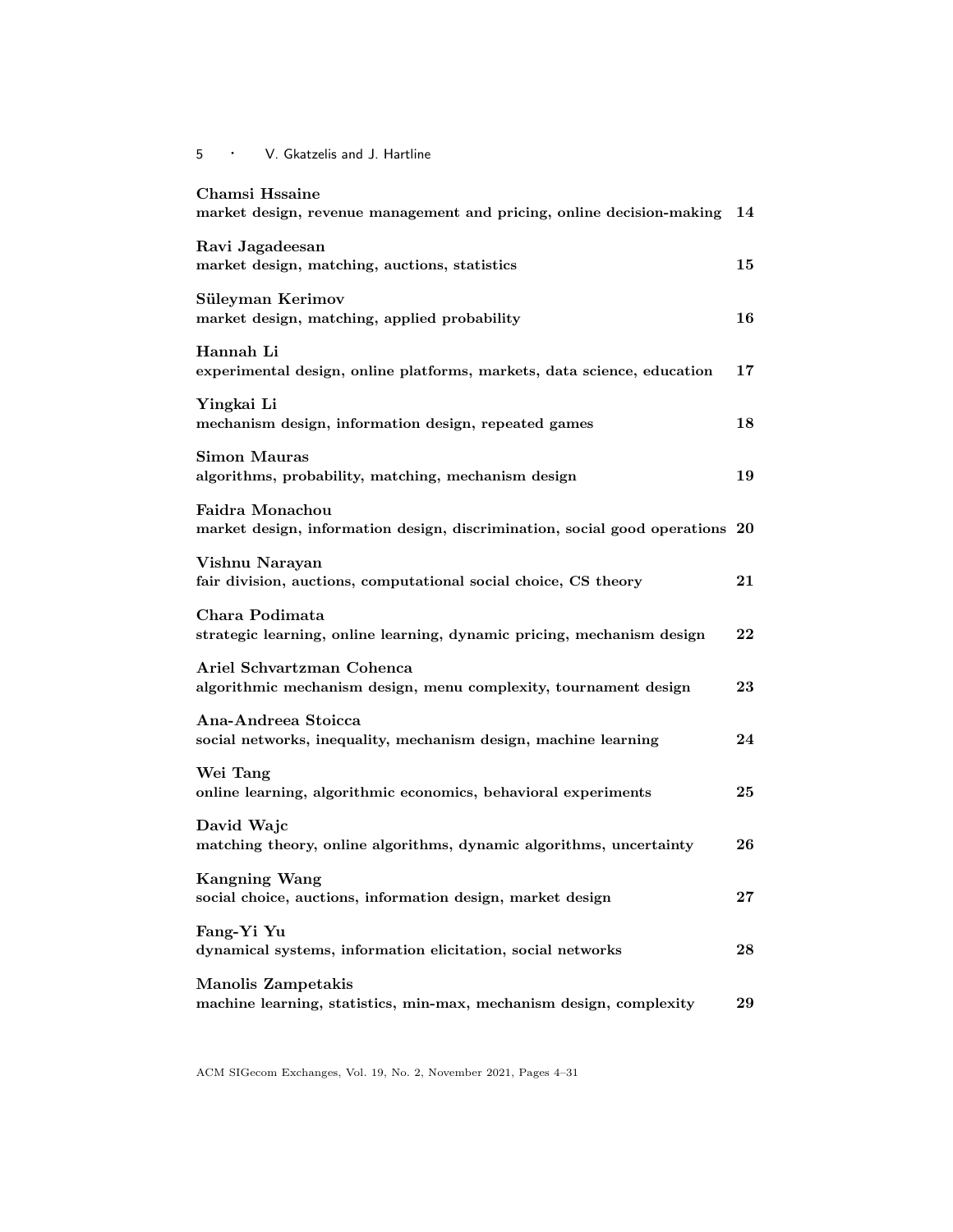## <span id="page-2-1"></span><span id="page-2-0"></span>BEN ABRAMOWITZ [\(Homepage,](https://benabramowitz.github.io/) [Google Scholar\)](https://scholar.google.com/citations?user=emcdTmcAAAAJ&hl=en&oi=ao)

Thesis: Deciding Who, What, Why, and How: Aggregating Preferences Over Agents, Alternatives, Axioms, and Rules

Advisor: Elliot Anshelevich, Rensselaer Polytechnic Institute

Brief Biography: Ben Abramowitz is a Computing Innovation Fellow (CRA/CCC) and postdoctoral researcher with Dr. Nicholas Mattei at Tulane University. Previously, Ben completed his PhD advised by Dr. Elliot Anshelevich at RPI. During that time, Ben held a visiting student position at the Weizmann Institute working with the group of Ehud Shapiro (2020), and an internship at IBM Research (2018). Ben's research interests continue to lie at the intersection of his three undergraduate majors: Math, Economics, and Computer Science.

Research Summary: I am primarily interested in the study of multi-agent systems, social choice, and the design of mechanisms/algorithms with economic and governmental applications. In general, the analytical tools and methods I most frequently use draw from game theory, graph theory, approximation algorithms, and complexity theory.

My research involves two complementary lines of work. The first involves the aggregation of agent preferences over other agents (e.g. network formation [1], coalition formation  $[1,4]$ , proxy voting  $[2]$ ) and/or generic alternatives (e.g. voting [3], project selection [4]). In these settings agents may be networked [1], lie in a common metric space [3], or select others to represent them [2]. For instance, in [1] we demonstrate that for a surprising broad class of problems we define involving networked agents, ordinal information derived from agent utilities is enough to closely approximate optimal social welfare. In [3] we prove that when agents and alternatives lie in a common metric space, a small amount of cardinal information added to ordinal preferences can greatly improve the best achievable approximations in voting (metric distortion). We also introduce the novel solution concept of ideal candidate distortion.

The second thread of my work involves grappling with agent preferences over axioms and rules (e.g. constitutional amendments [5], blockchain forking [4]). A central idea here is that the agents being modeled might care about any of the same things we as mechanism designers might. These problems lie somewhere between social choice and self-governance/self-organization.

## Representative Papers:

- [1] Utilitarians Without Utilities: Maximizing Social Welfare for Graph Problems Using Only Ordinal Preferences (AAAI 2018) with E. Anshelevich
- [2] Flexible Representative Democracy: An Introduction with Binary Issues (IJCAI 2019) with N. Mattei
- [3] Awareness of Voter Passion Greatly Improves the Distortion of Metric Social Choice (WINE 2019) with E. Anshelevich and W. Zhu
- [4] Democratic Forking: Choosing Sides with Social Choice (ADT 2021) with E. Elkind, D. Grossi, E. Shapiro and N. Talmon
- [5] How to Amend a Constitution? Model, Axioms, and Supermajority Rules (ADT 2021) with E. Shapiro and N. Talmon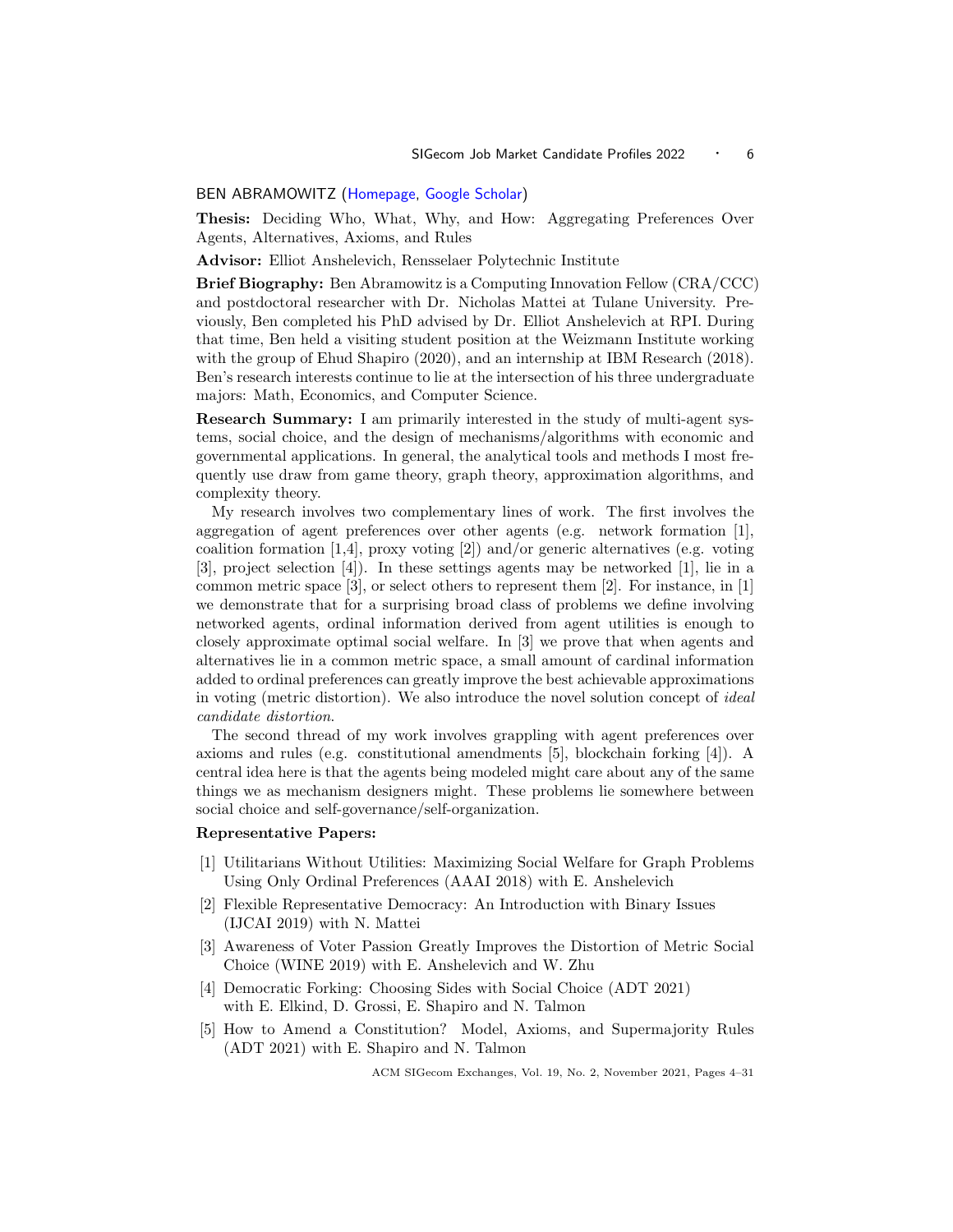#### <span id="page-3-1"></span><span id="page-3-0"></span>GIANLUCA BRERO [\(Homepage,](https://www.gianlucabrero.com/) [CV,](https://drive.google.com/file/d/1tXva7mKTI-I7Em4dY1r7InXAGjPyJgVI/view) [Google Scholar\)](https://scholar.google.com/citations?user=leSx5lIAAAAJ&hl=en&oi=ao)

Thesis: Machine Learning-powered Iterative Combinatorial Auctions

Advisor: Sven Seuken, University of Zurich

Brief Biography: Gianluca Brero is a postdoctoral researcher at Harvard University hosted by David Parkes. He is a recipient of the Early Postdoc-Mobility Fellowship (2020-2021) from the Swiss National Science Foundation. Gianluca received his Ph.D. in Computer Science from the University of Zurich where he was advised by Sven Seuken. He has also worked at Microsoft Research with Sébasien Lahaie. Gianluca holds a double Master's Degree in Mathematics from Turin Polytechnic and Milan Polytechnic and a Bachelor's Degree in Mathematics from Turin Polytechnic. At Turin Polytechnic, he was awarded the Vallauri Prize as the top student in Mathematics who graduated in 2014.

Research Summary: Despite great achievements in optimal economic design, many economic mechanisms used in real-world markets are still causing major inefficiencies. This is often the case for indirect economic mechanisms, which interact with participants multiple times and often perform suboptimally in the complex settings where they are applied. My goal is to leverage the most recent advances in machine learning to improve the design of indirect economic mechanisms.

I first focused on iterative combinatorial auctions, which are currently used to allocate resources in multi-billion dollar domains, like the sale of spectrum licenses. The key challenge when designing these auctions is that participants value exponentially many bundles of items, and bidding optimally may be infeasible. I introduce Bayesian approaches that leverage auction data to give bidding guidance via suitable ask prices. The resulting mechanisms dramatically reduce the number of auction rounds to clear the market. I also focus on auctions that use machine learning to directly identify the bundles on which participants should bid. In realistic settings, the resulting mechanism is demonstrated to outperform the Combinatorial Clock Auction, which is currently used in real-world spectrum auctions.

Despite their complexity, there is a considerable theoretical literature to guide the design of combinatorial auctions. This is not true when designing mechanisms for real-world settings such as the Uber or Amazon market platforms. The research I am pursuing during my postdoc makes use machine learning to derive optimal indirect mechanisms where there is little guidance from existing theory. In a first paper, I am working with collaborators to pioneer the use of reinforcement learning to design indirect economic mechanisms, focusing on settings where bidding is straightforward. We also use these insights to propose a reinforcement learning approach able to derive mechanism policies in a Stackelberg equilibrium with the induced agent behavior.

## Representative Papers:

- [1] Fast Iterative Combinatorial Auctions via Bayesian Learning (AAAI'19) with S. Lahaie and S. Seuken
- [2] Machine Learning-powered Iterative Combinatorial Auctions (arXiv) with B. Lubin and S. Seuken
- [3] Reinforcement Learning of Sequential Price Mechanisms (AAAI'21) with A. Eden, M. Gerstgrasser, D. C. Parkes, and D. Rheingans-Yoo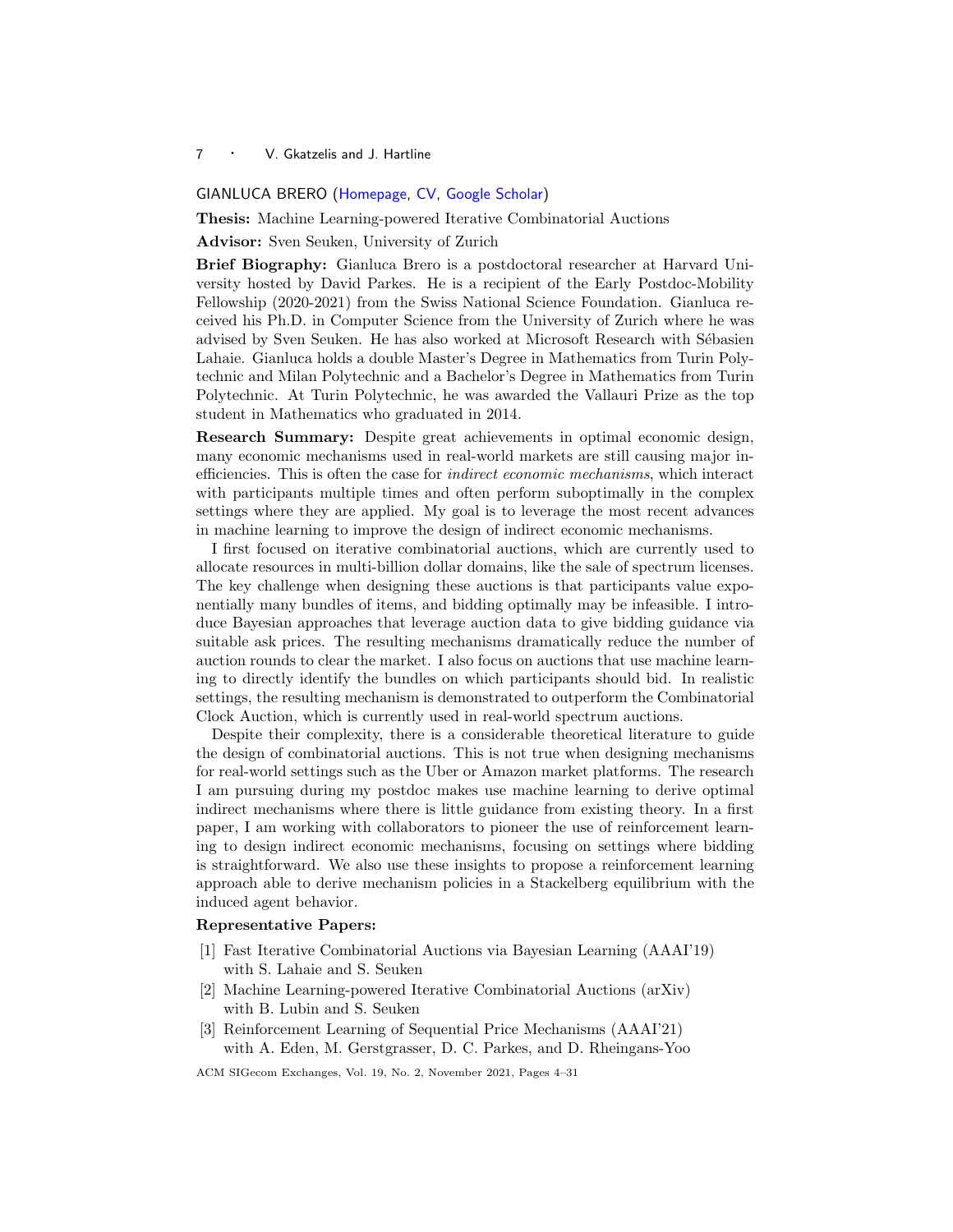## <span id="page-4-1"></span><span id="page-4-0"></span>MODIBO CAMARA [\(Homepage,](https://mkcamara.github.io/) [CV\)](https://mkcamara.github.io/CV_Modibo_Camara.pdf)

Thesis: Complexities in Economic Theory

Advisors: Jason Hartline and Eddie Dekel, Northwestern University

Brief Biography: Modibo Camara is an economics Ph.D. candidate at Northwestern University and member of the Online Markets Lab. At Northwestern, he is co-advised by Jason Hartline (computer science) and Eddie Dekel (economics). He has worked as an intern at Microsoft Research, the Federal Reserve Board, and the Commodity Futures Trading Commission. Prior to graduate school, he earned a B.A. in economics and mathematics from the University of Pennsylvania.

Research Summary: I am an economic theorist focused on developing more credible models of behavior. In my work on bounded rationality, I try to understand what makes rational decision-making hard, using techniques developed in theoretical computer science and statistical learning. Then I explore the implications for predicted behavior and economic policy.

In my job market paper [1], I incorporate computational constraints into the theory of choice. I impose polynomial-time tractability as an axiom, and use the resulting framework to better understand common behavioral heuristics and violations of rationality. My dichotomy theorems show that choices satisfying rationality and tractability axioms correspond to forms of choice bracketing, a heuristic observed in lab experiments. Then I establish a choice trilemma: for many objective functions, choices can be rational and optimal, tractable and approximately optimal, or rational and tractable, but not all three. This suggests computationally-constrained agents may be better off violating standard rationality axioms.

In another line of work, I apply bounded rationality to mechanism design. Specifically, I study mechanism design where both the policymaker and agent are statistical learners. The goal is to relax traditional common knowledge assumptions and replace them with (i) a common history or (ii) a common dataset.

In [2], we consider a policymaker and single agent with a common history. The policymaker and agent interact repeatedly over time, with a hidden state of nature that is revealed after each period. Adapting ideas from adversarial online learning, we develop simple calibrated policies that ensure bounded regret, relative to the best-in-hindsight static policy. They require novel behavioral assumptions that capture concepts like "rationality" or "unpredictability" in a prior-free sense. This work was featured at the 2021 "Highlights Beyond EC" plenary session.

In [3], I again consider a policymaker and a single agent, but with a common i.i.d. dataset. The core idea is simple: if the available data convincingly demonstrates some fact about the world, the agent should believe that fact. Otherwise, her beliefs are left unspecified. I formalize this assumption and develop data-driven policies with good guarantees for the policymaker. I find that policies that are too complex (in a precise sense) can lead to unpredictable behavior by the agent.

#### Representative Papers:

- [1] Computationally Tractable Choice (job market paper)
- [2] Mechanisms for a No-Regret Agent: Beyond the Common Prior (FOCS 2020) with J. Hartline and A. Johnsen
- [3] Mechanism Design with Common Data (working paper)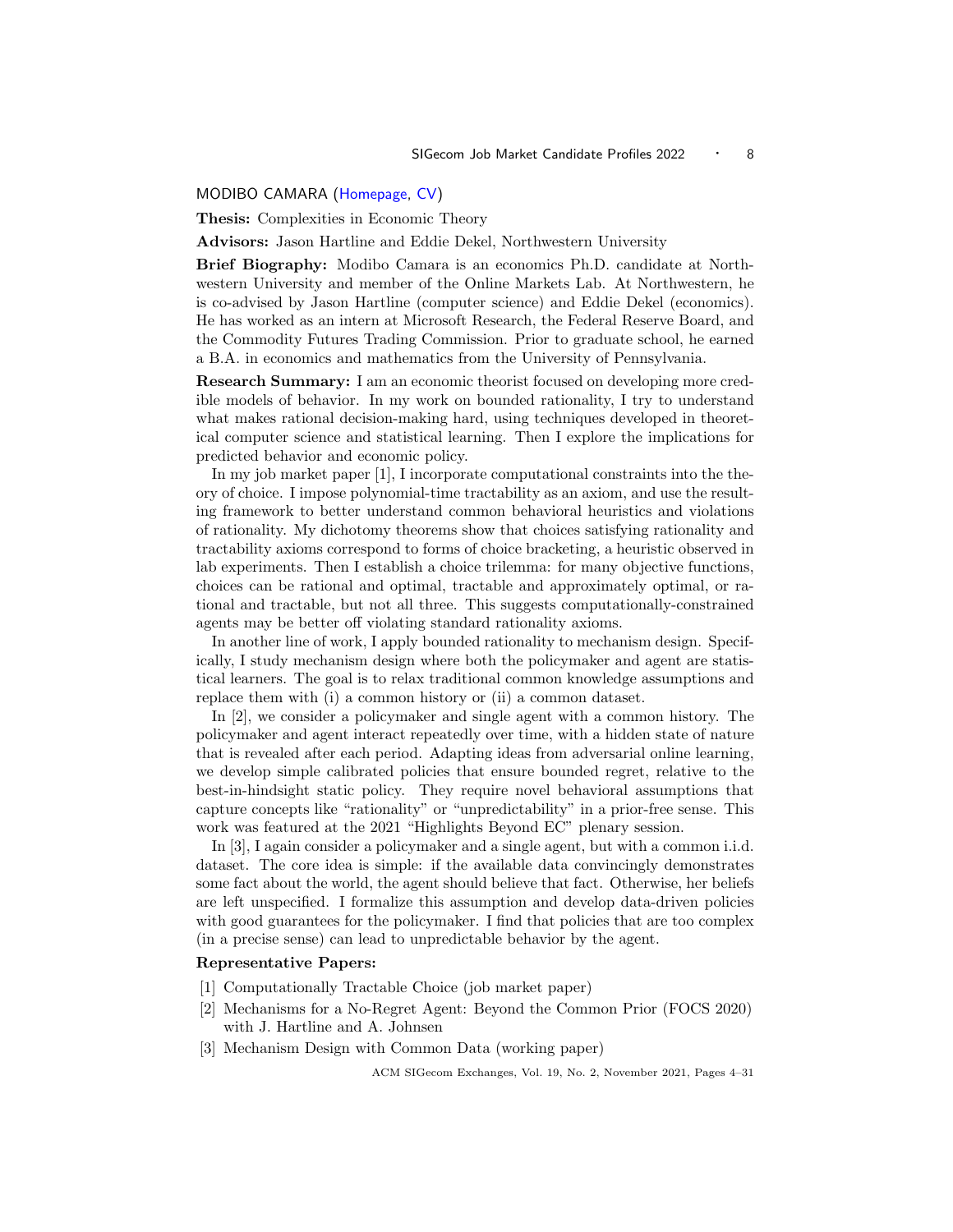#### <span id="page-5-1"></span><span id="page-5-0"></span>CHEN CHEN [\(Homepage,](https://cc459.github.io/) [CV,](https://cc459.github.io/Resume_Chen.pdf) [Google Scholar\)](https://scholar.google.com/citations?user=Z9eyuBkAAAAJ&hl=en)

Thesis: Performance Analysis in Large-Scale Stochastic Dynamic Programs

Advisor: Santiago Balseiro (Columbia) and David Brown (Duke)

Brief Biography: Chen is currently a postdoctoral scholar in the Operations Management area at Booth School of Business, University of Chicago, where he works with Prof. Ozan Candogan and Prof. Rad Niazadeh. He received his Ph.D. from Fuqua School of Business, Duke University, under the supervision of Prof. Santiago Balseiro and Prof. David Brown. His work has been awarded the first place of 2019 INFORMS Revenue Management and Pricing Student Paper Prize. He interned at Uber's Marketplace Optimization group in the summer of 2019, working on matching problems.

Research Summary: I am broadly interested in developing simple approximation policies – which are easy to compute, implement and interpret, and attain good performance guarantees – to improve the operations of modern marketplaces. Such policies are valued in practice and provide critical insights into the operational problems we study. On the practical side, I have followed this research guideline to address various operational challenges, including: (i) optimal design of experiments to collect information efficiently [1], (ii) dynamic pricing for ride-sharing platforms [2], and (iii) efficient algorithms for stochastic job scheduling [3].

Specifically, in [1] I develop near-optimal cluster/community-level experiments to minimize the variance of an unbiased Horvitz-Thompson estimator for the total market effect, against the worst-case value of the potential outcomes. The optimal community-level assignment is computationally expensive to solve, and can be difficult to implement due to the complicated correlation structure. Thus motivated, we develop a family of simple independent block randomization (IBR) experiments that are easy to compute and interpret, and can achieve much of the benefit from the optimal (correlated) randomized assignment. Specifically, the IBR experiments constitute a good approximation ratio guarantee for any problem instance, and are asymptotically optimal when the number of communities grows large.

In [2], I develop near-optimal dynamic pricing policies for relocating a limited number of resources over a large network of locations (e.g., as in ridesharing or other shared vehicle systems), based on Lagrangian relaxation of the capacity constraint at a subset of central "hub" locations. In [3], I study a stochastic scheduling problem with unrelated machines and use a novel information relaxation duality approach to show a simple static policy is asymptotically optimal in the regime of many jobs. Variations of this problem find broad applications in cloud computing, production systems, and healthcare system management among others.

## Representative Papers:

- [1] Near-Optimal Experimental Design for Networks: Independent Block Randomization (Working Paper) with O. Candogan and R. Niazadeh
- [2] Dynamic Pricing of Relocating Resources in Large Networks (Management Science 2021) with S. Balseiro and D. Brown
- [3] Static Routing in Stochastic Scheduling: Performance Guarantees and Asymptotic Optimality (Operations Research 2018) with S. Balseiro and D. Brown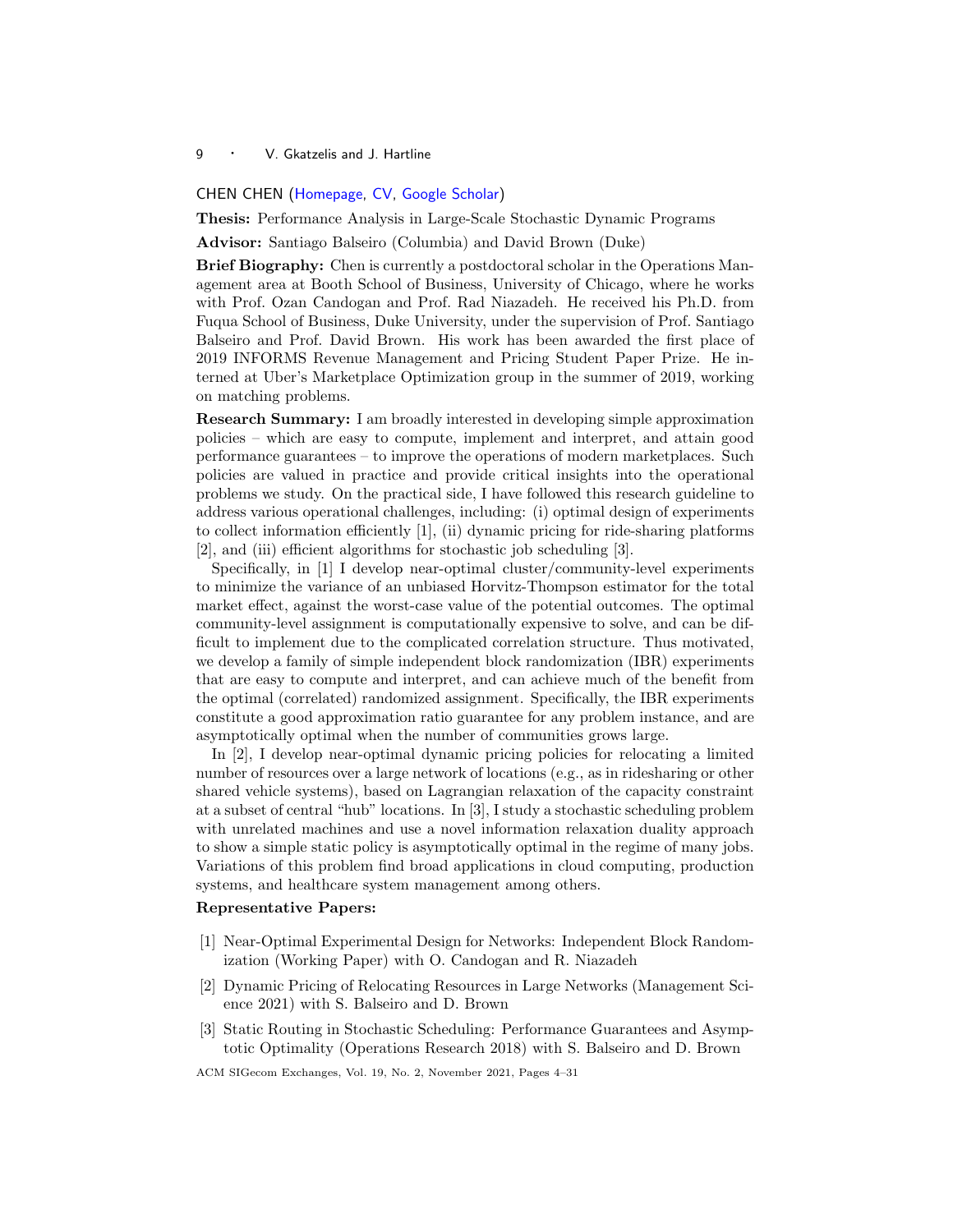## <span id="page-6-1"></span><span id="page-6-0"></span>MICHAEL CURRY [\(Homepage,](http://www.cs.umd.edu/~curry) [CV,](http://www.cs.umd.edu/~curry/mcurry_cv_2021.pdf) [Google Scholar\)](https://scholar.google.com/citations?user=1snYViMAAAAJ&hl=en&oi=ao)

Thesis: Learning and Robustness With Applications To Mechanism Design

Advisor: John Dickerson & Tom Goldstein, University of Maryland

Brief Biography: Michael Curry is a PhD student at the University of Maryland. During the summer of 2020 he was a research intern in the G-RIPS program at UCLA IPAM, and during the summer of 2021 he was a research intern at Salesforce Research. His research lies at the intersection of mechanism design and machine learning, with a particular focus on the nascent set of tools provided by differential economics.

Research Summary: Much of my research has focused on differentiable economics. It's long been observed that mechanism design given samples from the valuation distribution is in essence a learning problem. And mechanisms are just functions, so why not represent them using the computational tools and rich function approximators that modern deep learning provides? This is the pitch of differentiable economics, a recent thread of work introduced in a number of papers, notably "Optimal Auctions Through Deep Learning" by Dütting et al. My work aims to extend this approach by adapting techniques from modern machine learning to improve the robustness and expressiveness of learned mechanisms.

In one thread of work, we apply tools from adversarially robust machine learning to mechanism design. We observe that strategyproofness of learned mechanisms is similar to adversarial robustness, and find that by applying techniques from adversarial robustness to modified auction network architectures, we can exactly certify the maximum violation of strategyproofness for any given valuation profile [1]. In ongoing work, we extend these results to provide global certificates over all valuations.

As a mentor to a number of extremely talented undergraduate students, I've also helped to extend the differentiable economics approach to incorporate notions of fairness – both formally defined and more recently, learned [2]. I've additionally made contributions to research on anticipating and preventing match failures in the kidney exchange system (which is now being applied as part of a pilot experiment) [3] and on adversarial robustness in non-mechanism-design settings.

## Representative Papers:

- [1] Certifying Strategyproof Auction Networks (NeurIPS 2020) with M. Curry, P.-y. Chiang, T. Goldstein, and J. Dickerson
- [2] PreferenceNet: Encoding Human Preferences in Auction Design with Deep Learning (NeurIPS 2021) with N. Peri, M. Curry, S. Dooley, and J. Dickerson
- [3] Improving Policy-Constrained Kidney Exchange via Pre-Screening (NeurIPS 2020) with D. McElfresh, M. Curry, T. Sandholm, and J. Dickerson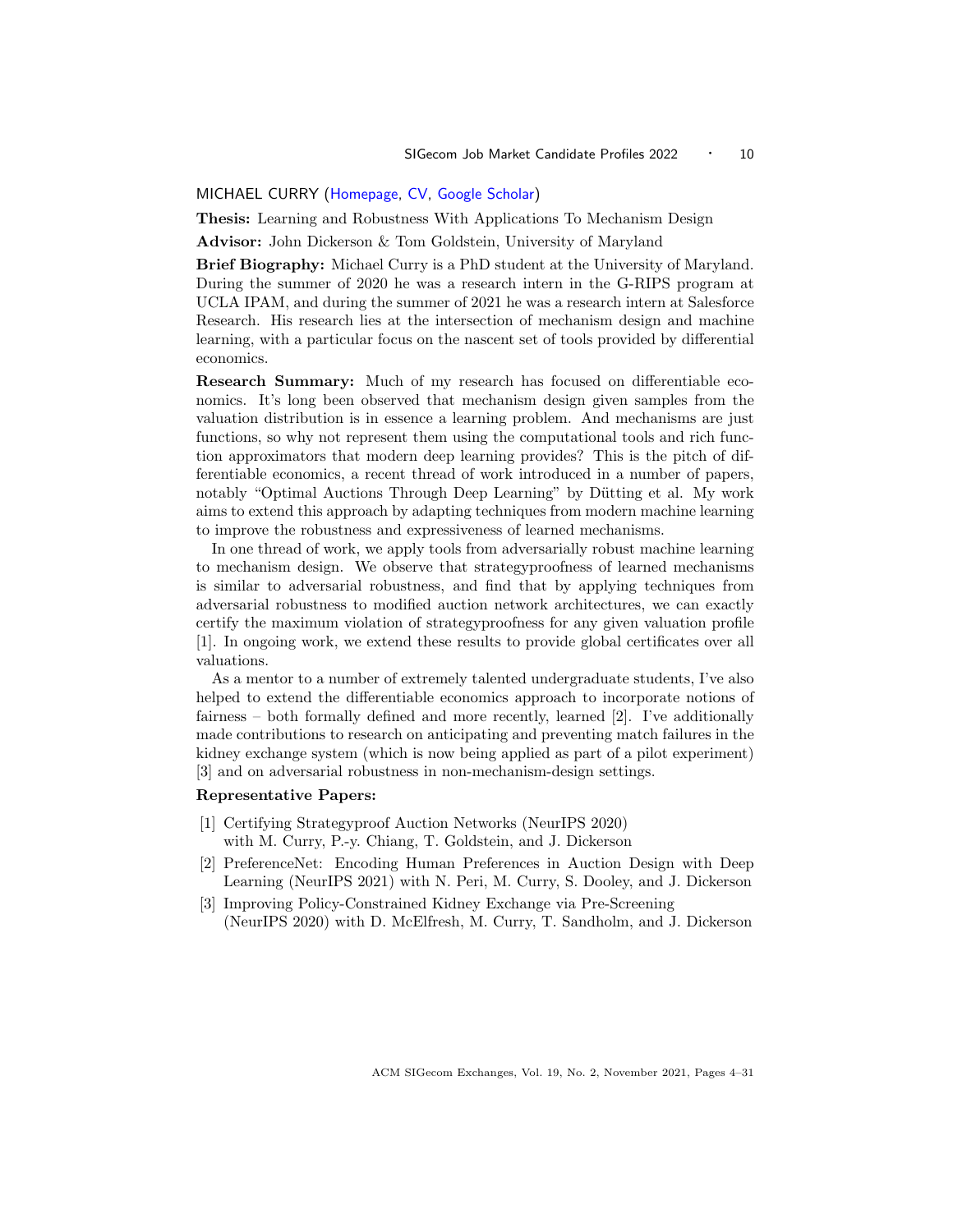#### <span id="page-7-1"></span><span id="page-7-0"></span>ALON EDEN [\(Homepage,](https://aloneden.github.io) [CV,](https://aloneden.github.io/Alon Eden_files/Alon_CV.pdf) [Google Scholar\)](https://scholar.google.com/citations?user=6I6LNdQAAAAJ)

Thesis: Correlation, Coordination, Competition and Pricing

Advisor: Michal Feldman and Amos Fiat, Tel Aviv University

Brief Biography: I am a postdoc in Harvard's EconCS group hosted by Yiling Chen and David Parkes. I was awarded the Michael B. Maschler Prize of the Israeli Chapter of the Game Theory Society for the best PhD thesis of 2019. I was also awarded Best Paper at SAGT'17 and Best Paper with Lead Student Author at EC'19. I received honorable mention for the Best Presentation by a Student or Postdoctoral Researcher award at EC'19.

Research Summary: A process that started with the rise of the internet, has immensely sped-up during the COVID-19 pandemic — brick and mortar business gave way to an economy that is almost completely digital. This new economy gives rise to many challenges and opportunities. In my research, I tackle problems related to this new economy using algorithmic, game theoretic, and machine learning tools.

The Interdependent Values model, whose significance has been recognized by the 2020 Nobel prize in Economics, captures settings such as online marketplaces, where buyers only obtain partial information about the item being sold, and can benefit from information obtained by other bidders. In papers in EC'18, EC'19[2] and AAAI'21, we make big strides in devising practical mechanisms in this model that relax the rigid conditions, and bypass previous impossibilities.

In my research, I also advance the study of auction design in complex multidimensional settings. In  $EC'17$  [3], we show that by augmenting the market with more buyers, which can be done in online marketplaces using ad campaigns, simple auctions outperform the revenue from the optimal design in the original market. In an OR'21 paper, we use parameterized analysis to devise simple mechanisms that give near-optimal revenue when considering items that have complements.

I also study online resource allocation problems, where strategic agents use the platform in an asynchronous manner. In SODA'15, EC'16 [4], and other papers, we show how simple pricing schemes can achieve optimal (or near optimal) performance in combinatorial markets, and other non-auction settings.

In a recent line of research, I use RL tools in order to devise simple and practical optimal mechanisms. In  $A A A$ <sup>[2]</sup> [1], we use RL to devise optimal sequential prices mechanisms. In a working paper, we study other simple auction formats, where we use a novel RL framework to formalize the problem as finding an optimal leader strategy in a Stackelberg equilibrium.

#### Representative Papers:

- [1] Reinforcement Learning of Sequential Price Mechanisms (AAA'21) with G. Brero, M. Gerstgrasser, D. Parkes, and D. Rheingans-Yoo
- [2] Combinatorial Auctions with Interdependent Valuations: SOS to the Rescue (EC'19) with M. Feldman, A. Fiat, K. Goldner, and A. Karlin
- [3] The Competition Complexity of Auctions (EC'17) with M. Feldman, O. Friedler, I. Talgam-Cohen, and M. Weinberg
- [4] The Invisible Hand of Dynamic Market Pricing (EC'16) with V. Cohen-Addad, M. Feldman, A. Fiat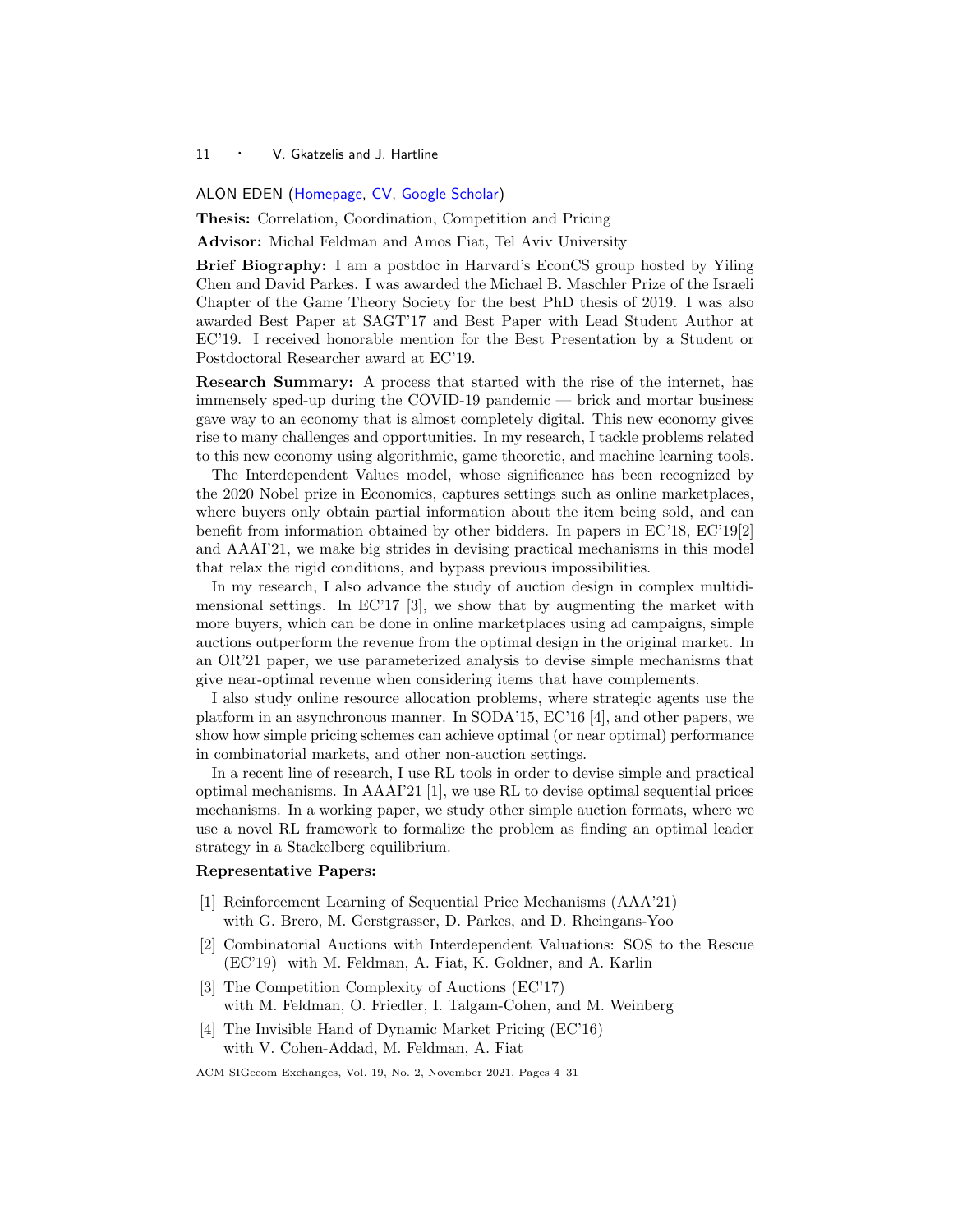## <span id="page-8-1"></span><span id="page-8-0"></span>JESSIE FINOCCHIARO [\(Homepage,](https://jfinocchiaro.github.io) [CV,](https://jfinocchiaro.github.io/files/finocchiaro-cv.pdf) [Google Scholar\)](https://scholar.google.com/citations?user=gM8Ls7MAAAAJ&hl=en&oi=ao)

Thesis: Designing Convex Surrogate Loss Functions for General Prediction Tasks

Advisor: Dr. Rafael Frongillo, CU Boulder

Brief Biography: Jessie is a final-year PhD student at the University of Colorado Boulder working with Dr. Rafael Frongillo, and is a 2019 NSF Graduate Research Fellow. Her research focuses on the design of proper scoring rules for general prediction tasks, and is interested in understanding how the choice of scoring rule affects algorithmic decision-making and recommendations. She holds a MS in Computer Science from CU Boulder and BS in Mathematics and Computer Science from Florida Southern College.

Research Summary: Algorithms are ubiquitously used to inform human decisionmaking, often designed to predict by minimizing the average error over a dataset by assigning a loss by comparing predictions to observed outcomes. Depending on the loss function, the prediction minimizing the loss should be some summary statistic, or property of the underlying data distribution, such as the median, variance, or expected value. In practice, researchers most often start with a loss function and later observe what property corresponds to minimizing that loss; conversely, I study property elicitation, which starts with a property to learn, and designs loss functions whose minimizers correspond to the property value. In [3], we show that the condition of statistical consistency implies indirect property elicitation, demonstrating the use of elicitation as a handy tool to construct lower bounds on the dimension of consistent convex surrogates (e.g., [2]).

In [1], we present a framework for studying the design of piecewise linear and convex surrogate loss functions that correspond to discrete prediction tasks, whose original target function is computationally hard to optimize. One example of an embedding in action is the use of hinge loss as a surrogate for 0-1 loss, though the framework extends to general prediction tasks such as structured prediction, top- $k$ classification, and ordered partitions.

Finally, I am interested in the impact of target prediction tasks and constraints on algorithmic decision-making. In  $[4]$ , we compare some modelling assumptions, constraints, and objectives commonly found in the mechanism design and machine learning literatures, drawing some of the strength and weaknesses of each, along with lessons transferred across the two fields.

#### Representative Papers:

- [1] An Embedding Framework for Consistent Polyhedral Surrogates (NeurIPS 2019) with R. Frongillo and B. Waggoner
- [2] Embedding Dimension of Polyhedral Losses (COLT 2020) with R. Frongillo and B. Waggoner
- [3] Unifying Lower Bounds on Prediction Dimension of Consistent Convex Surrogates (NeurIPS 2021) with R. Frongillo and B. Waggoner
- [4] Bridging Machine Learning and Mechanism Design towards Algorithmic Fairness (FAccT 2021)

with R. Maio, F. Monachou, G. Patro, M. Raghavan, A. Stoica, and S. Tsirtsis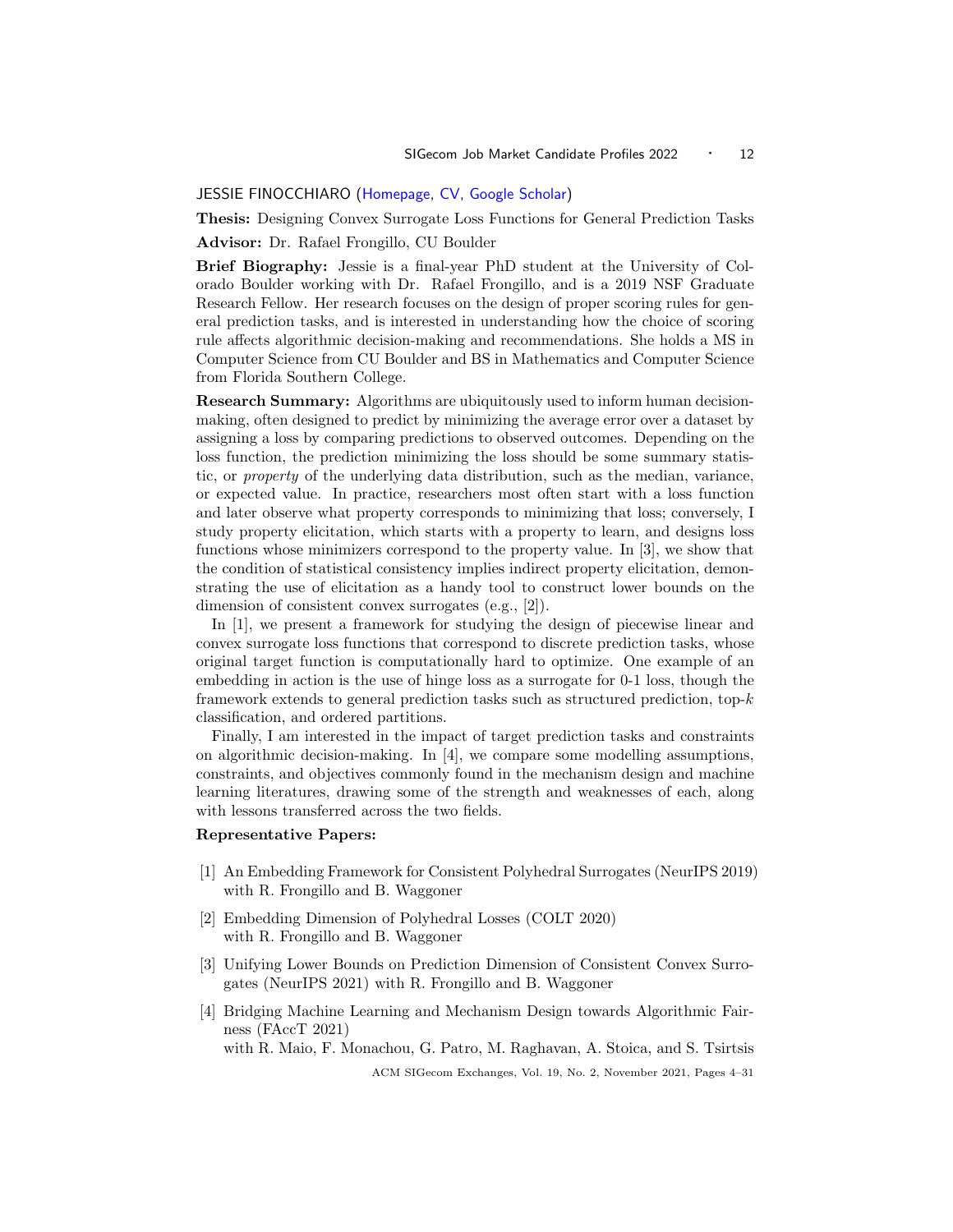## <span id="page-9-1"></span><span id="page-9-0"></span>YUAN GAO [\(Homepage,](https://gaoyuancolumbia.weebly.com/) [CV\)](https://drive.google.com/file/d/1-Nn5aR7HI2_r17CGzqStrtSnCAxUQVCE/view?usp=sharing)

Thesis: Optimization Models and Methods for Equilibrium Computation and Mechanism Design

Advisor: Christian Kroer, Columbia University

Brief Biography: Yuan is a 5th-year PhD student in Operations Research at Columbia University. Previously, he obtained a Bachelor's Degree in Applied Mathematics from National University of Singapore.

Research Summary: I develop optimization models and methods for equilibrium computation and mechanism design while contributing to general optimization algorithms and analysis.

In [1], I studied optimization-based methods for computing market equilibria (ME) under different practically used utility functions. Using proportionality of ME, I showed that their equilibrium-capturing convex programs (ECCP), after simple reformulations, satisfy a weakened "relaxed convexity" (Proximal-PL) condition. Hence, the proximal gradient method applied to them achieves linear convergence. This is the first linear convergence result for computing market equilibria via first-order methods. Furthermore, I showed that proximal gradient with an economical linesearch scheme applied to general Proximal-PL problems achieves linear convergence as well. For quasilinear utilities, I proposed a new Shmyrevtype ECCP, for which mirror descent achieves  $O(1/T)$  last-iterate convergence. This yields a new form of Proportional Response dynamics.

In [2], I extended the concepts of linear Fisher markets and ME to a finite measurable item space and proposed infinite-dimensional Eisenberg-Gale-type (EG) convex programs. Then, I showed that their solutions correspond to ME and that various structural properties of ME in the finite case also hold in the infinite-dimensional case. When buyers have piecewise linear valuations on a closed interval, I showed that the EG convex program exhibits a finite-dimensional convex conic reformulation, which can be solved efficiently using off-the-shelf interior-point optimization software. I also showed that it can be solved using the ellipsoid method, which gives the first polynomial-time cake-cutting algorithm for piecewise linear valuations. Finally, I extended most of the results to the case of quasilinear utilities.

In [3], I developed an online allocation and pricing mechanism by applying dual averaging on a reformulated ECCP. It is simple, scalable, and interpretable as first-price auctions with pacing. I showed that, under stochastic item arrivals, the buyers' pacing multipliers, utilities and expenditures converge to their respective equilibrium quantities of an underlying static market. It is also the first algorithm that achieves these guarantees in a stochastic setting. As such, the realized allocations of the mechanism satisfy desirable fairness and efficiency asymptotically.

## Representative Papers:

- [1] First-Order Methods for Large-Scale Market Equilibrium Computation (NeurIPS 2020) with C. Kroer
- [2] Infinite-Dimensional Fisher Markets and Tractable Fair Division (minor revision, Operations Research; AAAI 2021) with C. Kroer
- [3] Online Market Equilibrium with Application to Fair Division (Accepted, NeurIPS 2021) with C. Kroer and A. Peysakhovich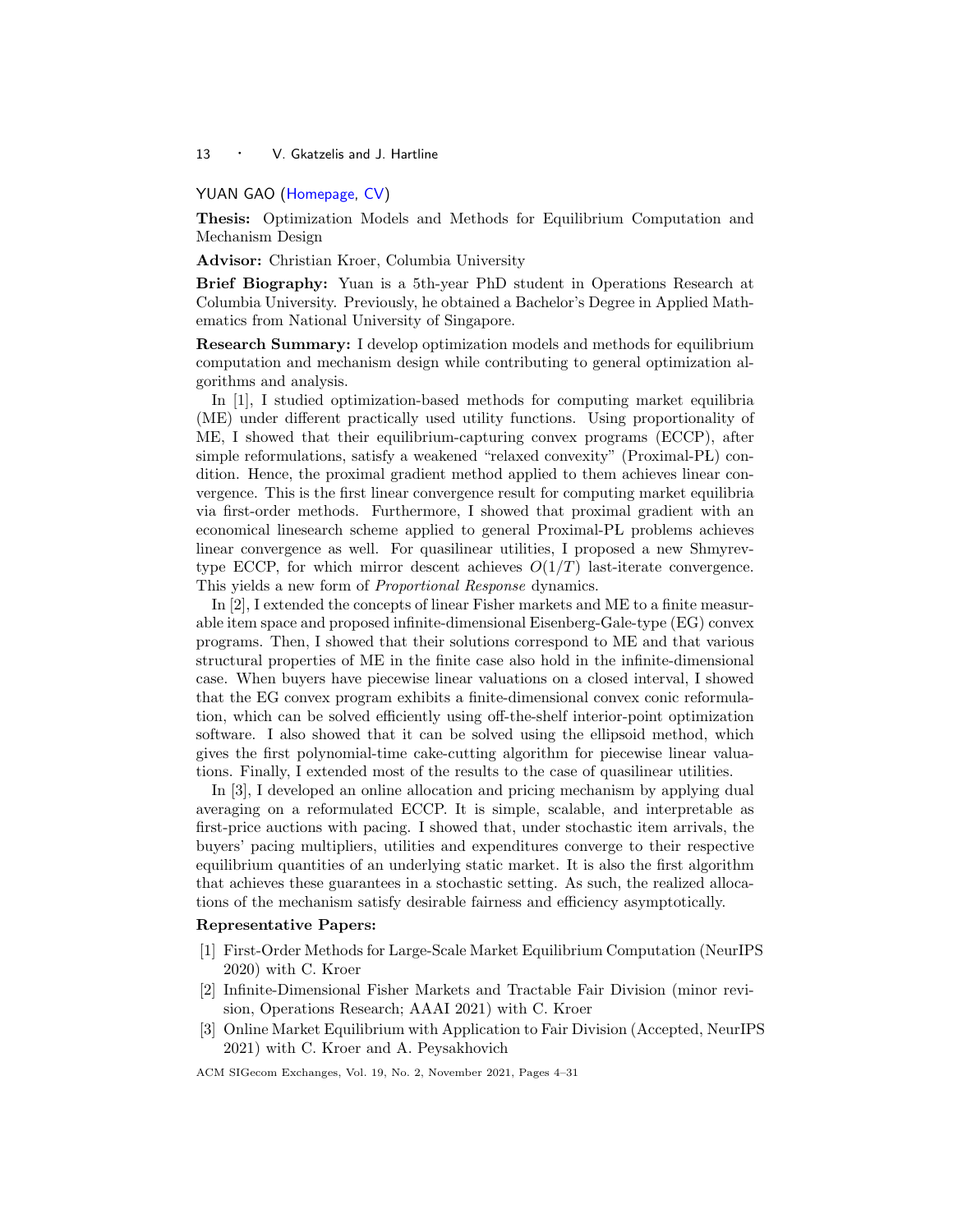## <span id="page-10-1"></span><span id="page-10-0"></span>CHAMSI HSSAINE [\(Homepage,](chamsihssaine.github.io) [CV,](https://chamsihssaine.github.io/files/cv.pdf) [Google Scholar\)](https://scholar.google.com/citations?user=6jflCfgAAAAJ&hl=en&oi=ao)

Thesis: People-Centric Operations of Societal Systems

Advisor: Sid Banerjee, Cornell University

Brief Biography: Chamsi Hssaine is a final-year Ph.D. student in the School of Operations Research and Information Engineering at Cornell University, where she is advised by Professor Sid Banerjee. She was selected for the 2020 Rising Stars in EECS workshop at UC Berkeley, as well as the 2020 Rising Scholars conference at the Stanford Graduate School of Business. In 2019, she was a visitor at the Simons Institute for the program on Online and Matching-Based Market Design. She graduated magna cum laude from Princeton University in 2016, with a B.S. in Operations Research and Financial Engineering.

Research Summary: My research centers around *algorithm and incentive design* for smart societal systems. Combining rigorous theory, data-driven approaches, and large-scale optimization, my work develops tools for the *people-centric* design and operations of these systems. In particular, a unique and unifying thread across all my research is a focus on incorporating more realistic models of behavior under incentives, and better understanding the effect of policy decisions on stakeholders.

One of my areas of focus is developing theoretical foundations of how datadriven decision-making impacts competition [1] and collaboration [4] in multi-agent environments. In [1], we tackle the problem of characterizing market outcomes when competing firms deploy popular online learning algorithms. We introduce a broad class of games of price competition that subsumes many well-validated behavioral models and show that, in these games, gradient-based learning dynamics may converge to outcomes in which firms can experience unbounded losses in revenue compared to the best price equilibrium. To address this concern, we propose a novel learning algorithm which not only provably avoids convergence to such bad outcomes, but also successfully converges to this best equilibrium in experiments.

Much of my work has also been concerned with how ride-hailing platforms interact with the broader ecosystem in which they operate. In [2], we consider the problem of designing fair profit-maximizing compensation schemes for gig economy workers, when they have limited information on the underlying algorithms generating their wages. In [3], we investigate how ride-hailing services can be leveraged to create demand-reactive transit networks at scale, to create more equitable transportation systems that balance *access* and *efficiency*. Toward this goal, we develop fast approximation algorithms with provable guarantees.

#### Representative Papers:

- [1] Pseudo-Competitive Games and Algorithmic Pricing (under review at Management Science) with S. Banerjee and V. Kamble
- [2] Earning sans Learning: Noisy Decision-Making and Labor Supply on Gig Economy Platforms (under review at Management Science) with D. Freund
- [3] Real-Time Approximate Routing for Smart Transit Systems (SIGMETRICS 2021) with S. Banerjee, N. Perivier and S. Samaranayake
- [4] Information Signal Design for Incentivizing Team Formation (WINE 2018) with S. Banerjee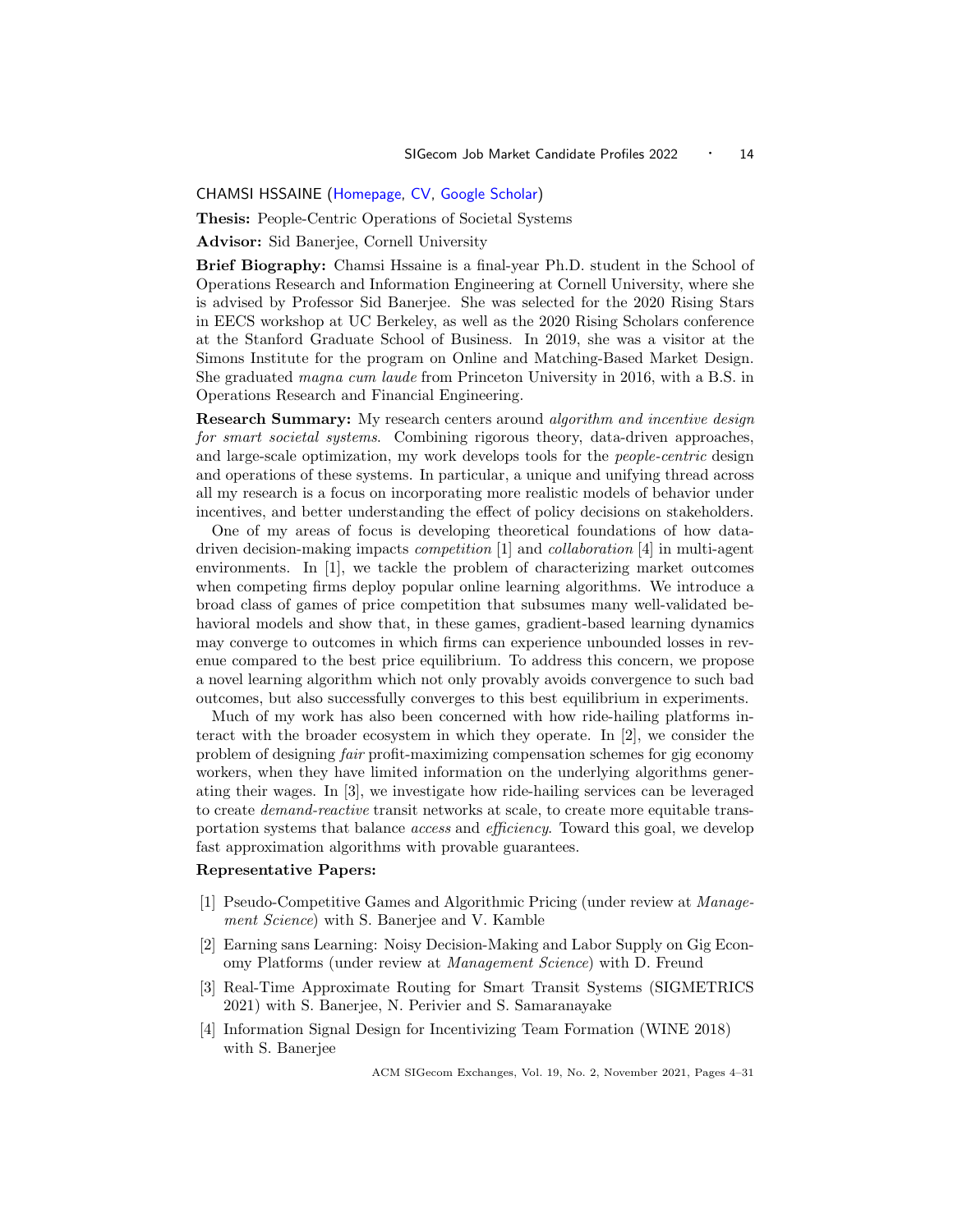<span id="page-11-1"></span><span id="page-11-0"></span>RAVI JAGADEESAN [\(Homepage,](https://www.sites.google.com/site/ravijagadeesan/) [CV,](https://drive.google.com/file/d/1RC-4cG3xUfvBF2r8GQUGh5ODK-34nwIt/view?usp=sharing) [Google Scholar\)](https://scholar.google.com/citations?user=8Eh-a94AAAAJ&hl=en&oi=ao)

Thesis: Market Design for Matching and Auctions

Advisor: Scott Kominers, Harvard Business School

Brief Biography: Ravi Jagadeesan is a postdoctoral scholar in the Department of Economics at Stanford University, hosted by Al Roth. His research interests are in market design, public economics, and statistics. He received a Ph.D. in Business Economics from Harvard University in 2020, where he was supported by a NSF Graduate Research Fellowship. Prior to starting his Ph.D., he completed his undergraduate work at Harvard in 2018, with an A.B. in mathematics and an A.M. in statistics.

Research Summary: My research in market design focuses on the design of market-clearing mechanisms for matching markets and auctions. My work seeks to incorporate important features of real-world settings that matter for market design.

One strand of work studies interconnected markets that suffer from transactional frictions such as transaction taxes and commissions. In [1], we show how to incorporate transactional frictions into a model of matching in trading networks, and characterize when competitive equilibria in this setting. We also a provide cooperative foundation for competitive equilibrium pricing in the presence of frictions that applies when agents evaluate potential deviations myopically.

A second strand of work studies markets with indivisibilities in which budget constraints or other financial constraints limit how much participants can spend. Such constraints are important in markets such as housing markets and spectrum auctions, but make utility non-quasilinear and generally cause the gross substitutability condition to fail. In [2], we develop a duality method for analyzing markets for indivisible goods with non-quasilinear utility. We show that the structure of agents' substitution effects fundamentally determines whether competitive equilibria exist. Using this insight, we introduce a weakening of the gross substitutes condition, called the net substitutes condition, that is compatible with financial constraints and still ensures the existence of competitive equilibria. In [3], we apply our duality method to study matching makets with budget constraints. We show that under the net substitutes condition, stable outcomes are guaranteed to exist, but the deferred acceptance algorithm may fail to find a stable outcome.

I also have research interests in statistics. For example, in [4], we develop experimental designs for causal inference in settings in which exposing agents to treatments affects their neighbors in a network.

## Representative Papers:

- [1] Trading Networks with Frictions (EC 2018; Econometrica 2019) with T. Fleiner, Z. Jankó, and A. Teytelboym
- [2] The Equilibrium Existence Duality: Equilibrium with Indivisibilities and Income Effects (EC 2020)
- with E. Baldwin, O. Edhan, P. Klemperer, and A. Teytelboym
- [3] Matching and Prices (EC 2021) with A. Teytelboym
- [4] Designs for Estimating the Treatment Effect in Networks with Interference (Annals of Statistics 2020) with N. S. Pillai and A. Volfovsky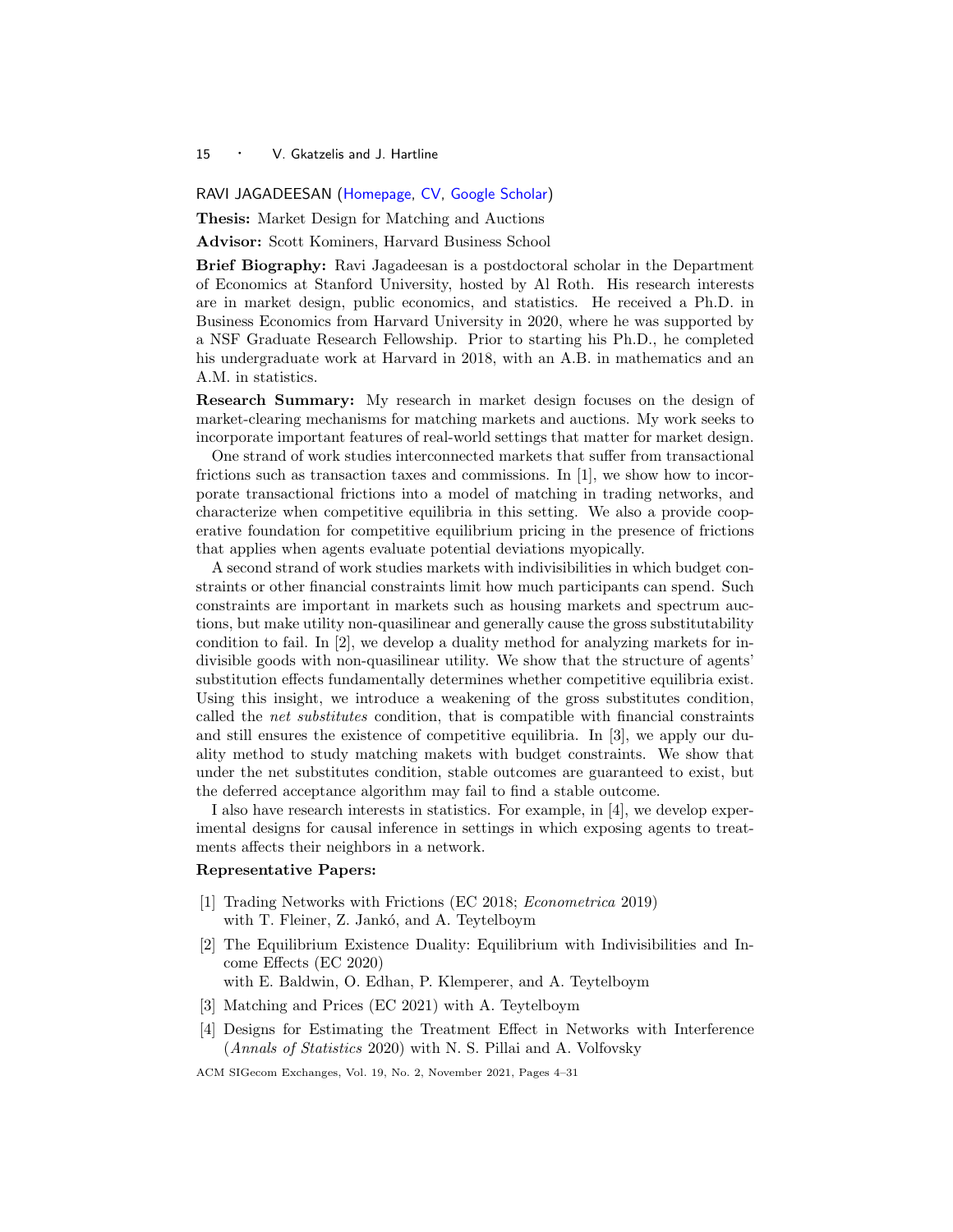## <span id="page-12-1"></span><span id="page-12-0"></span>SULEYMAN KERIMOV ([Homepage,](http://web.stanford.edu/~kerimov/) [CV,](http://web.stanford.edu/~kerimov/resume.pdf) [Google Scholar\)](https://scholar.google.com/citations?hl=tr&user=Cn9z_oIAAAAJ)

Thesis: Essays on Dynamic Matching and Market Design

Advisors: Itai Ashlagi, Stanford University; Itai Gurvich, Northwestern University

Brief Biography: I am a final year Ph.D. student in Operations Research at Stanford University, where I am advised by Itai Ashlagi and Itai Gurvich. I received my B.S. in Mathematics from Bilkent University in 2016.

Research Summary: I am interested in market design, matching and applied probability. My research is motivated by frictions that arise in various marketplaces, including kidney exchange. My thesis has focused on challenges that originate due to stochasticity and liquidity in matching markets, and their effects on the ability to apply simple policies that can achieve efficient outcomes.

In [1], we study how to optimally match agents in centralized dynamic matching markets, where agents arrive stochastically and match values are heterogeneous. In such dynamic markets, there is an inherent trade-off between short- and long-term allocative efficiency. Delaying actions to accumulate inventory creates a positive externality from forming future matches that generate high value. This delay, however, inevitably compromises short-term value. We find that when the market exhibits even a small imbalance in terms of agents' arrival rates, there exists a simple periodic clearing policy with a carefully chosen period length that nearly maximizes total match value simultaneously at all times; the policy is hindsight optimal and the trade-off is essentially moot. We also establish that acting greedily is suboptimal. As a follow-up, we restrict our attention to two-way matching networks in [2], and we show that suitably designed greedy policies are hindsight optimal. Both papers also reveal an intimate connection between queueing theory and matching theory. We characterize a parameter called the *general position gap*, which is analogous to network utilization parameter in queueing theory that dictates a lower bound on stationary queue-lengths. Similarly, the general position gap dictates a lower bound on regret in matching networks, and we establish that this lower bound is achievable under the proposed periodic clearing and greedy policies.

In [3], we consider economies without monetary transfers, where scrip systems serve an alternative to sustain cooperation, improve efficiency and mitigate free riding. We find that even with minimal liquidity in the market, in the sense that only few agents are available to provide service, cooperation can be sustained by balancing service provisions among agents. This suggests that scrip systems can lead to efficient outcomes in kidney exchange platforms by sustaining cooperation between hospitals, where compatibility (liquidity) in such markets is sparse.

#### Representative Papers:

- [1] Dynamic Matching: Characterizing and Achieving Constant Regret (Submitted to Management Science; SSRN) with I. Ashlagi, I. Gurvich
- [2] On the Optimality of Greedy Policies in Dynamic Matching (Submitted to Operations Research; SSRN) with I. Ashlagi, I. Gurvich
- [3] Scrip Systems with Minimal Availability (Working paper; WINE 2019) with I. Ashlagi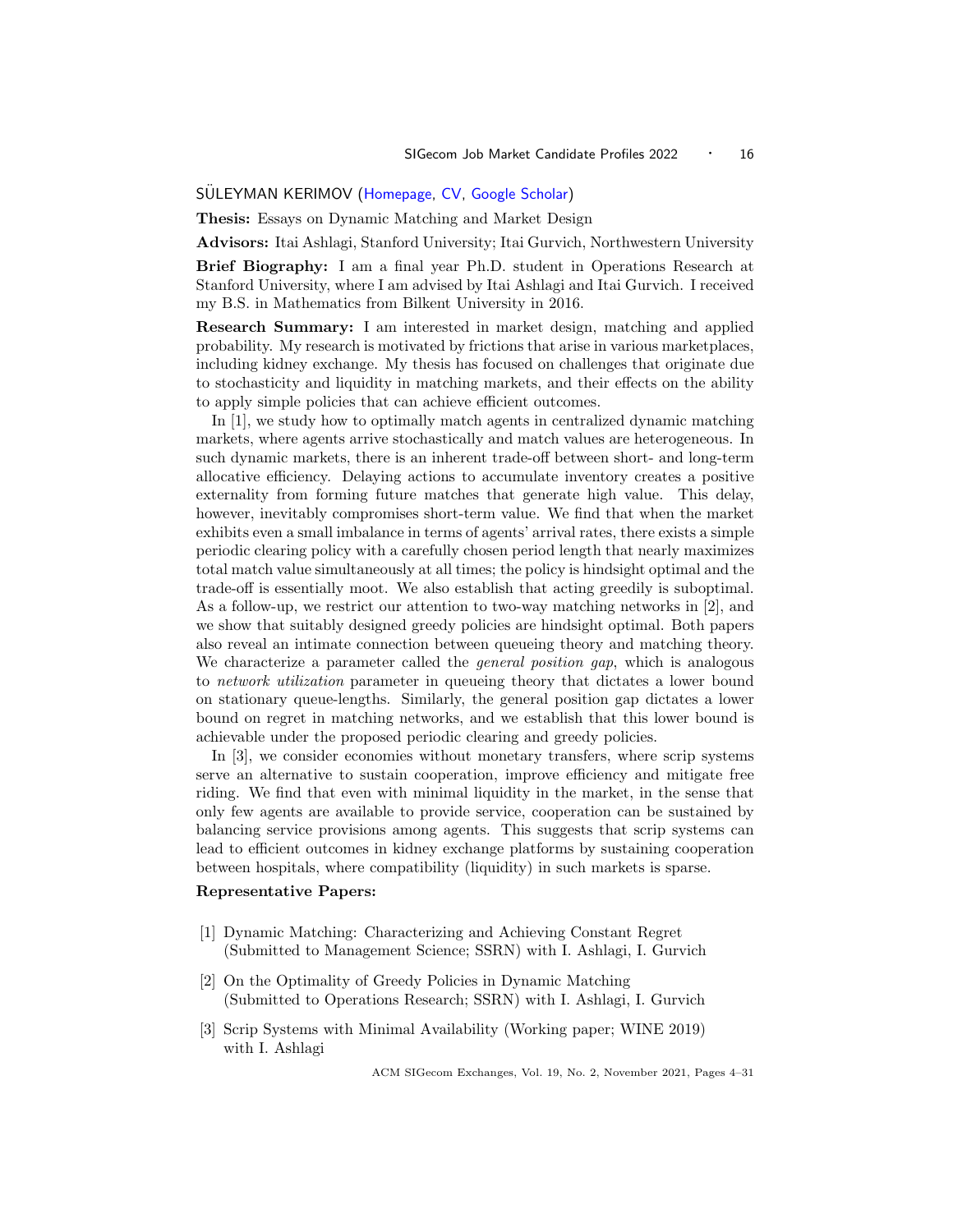## <span id="page-13-1"></span><span id="page-13-0"></span>HANNAH LI [\(Homepage,](https://hannahql.github.io/) [CV,](https://hannahql.github.io/files/Li_Hannah_CV.pdf) [Google Scholar\)](https://scholar.google.com/citations?user=2jwEX7QAAAAJ&hl=en)

Thesis: Decision-Making Using Platform Experiments: What Goes Wrong Under Interference

Advisor: Ramesh Johari and Gabriel Weintraub, Stanford University

Brief Biography: Hannah is a PhD Candidate at Stanford University, where she is advised by Ramesh Johari and Gabriel Weintraub. She is part of the Operations Research group in MS&E and the Society and Algorithms Lab. Her research uses math modeling, optimization, and causal inference in order to analyze and design data science methodology for marketplace platforms. She has worked with several platforms, including Airbnb, Common App, Opendoor, and Vinted. Before coming to Stanford, she graduated from Pomona College with a degree in mathematics.

Research Summary: I develop generalizable statistical methods for online platforms. I put these theoretically grounded advances into practice by engaging with industry partners. This requires a close collaboration with my partners from the initial problem formulation to the final implementation. I demonstrate the impact of this approach using applications in experimental design and education settings.

My thesis focuses on experimental design in two-sided marketplaces in the presence of interference. These platforms often use experiments to test new interventions and decide whether to implement platform-wide. However, treatment effect estimates in these experiments can be biased, because users in the market can affect or "interfere" with the outcomes of others. In [1], we study commonly used experiment types analytically and show that bias depends on the supply and demand imbalance in the market. We introduce and study a novel experiment design based on two-sided randomization (TSR), which leverages the connection to market imbalance to reduce bias. In follow-up work, we investigate the variance [2] and the bias that interference creates in standard error estimates. Finally, in ongoing work, we evaluate the impact of these experimental biases on the accuracy of the resulting decisions. Throughout this process, I worked with industry partners to evaluate the magnitude of these effects in practice as well as run live TSR experiments.

In another line of work, I utilize operations research techniques to design accessible education systems, both through theoretical methods and industry collaboration. In [3] we develop a theoretical model to study the often-debated decision of whether to drop standardized testing requirements in school admissions and, more broadly, the design of fair selection processes in capacity constrained systems. On the implementation side, I am working with the Common App to build data-driven solutions for quantifying and improving the equity of higher education.

#### Representative Papers:

- [1] Experimental Design in Two-Sided Platforms: An Analysis of Bias (Forthcoming in Management Science, EC'20)
	- with R. Johari, I. Liskovich, and G. Weintraub
- [2] Interference, Bias, and Variance in Two-sided Marketplace Experimentation: Guidance for Platforms (EC'21 Workshop on Design of Online Platforms) with G. Zhao, R. Johari, and G. Weintraub
- [3] Dropping Standardized Testing for Admissions (FAccT'20 and EAAMO '21, under review in *Management Science*) with N. Garg and F. Monachou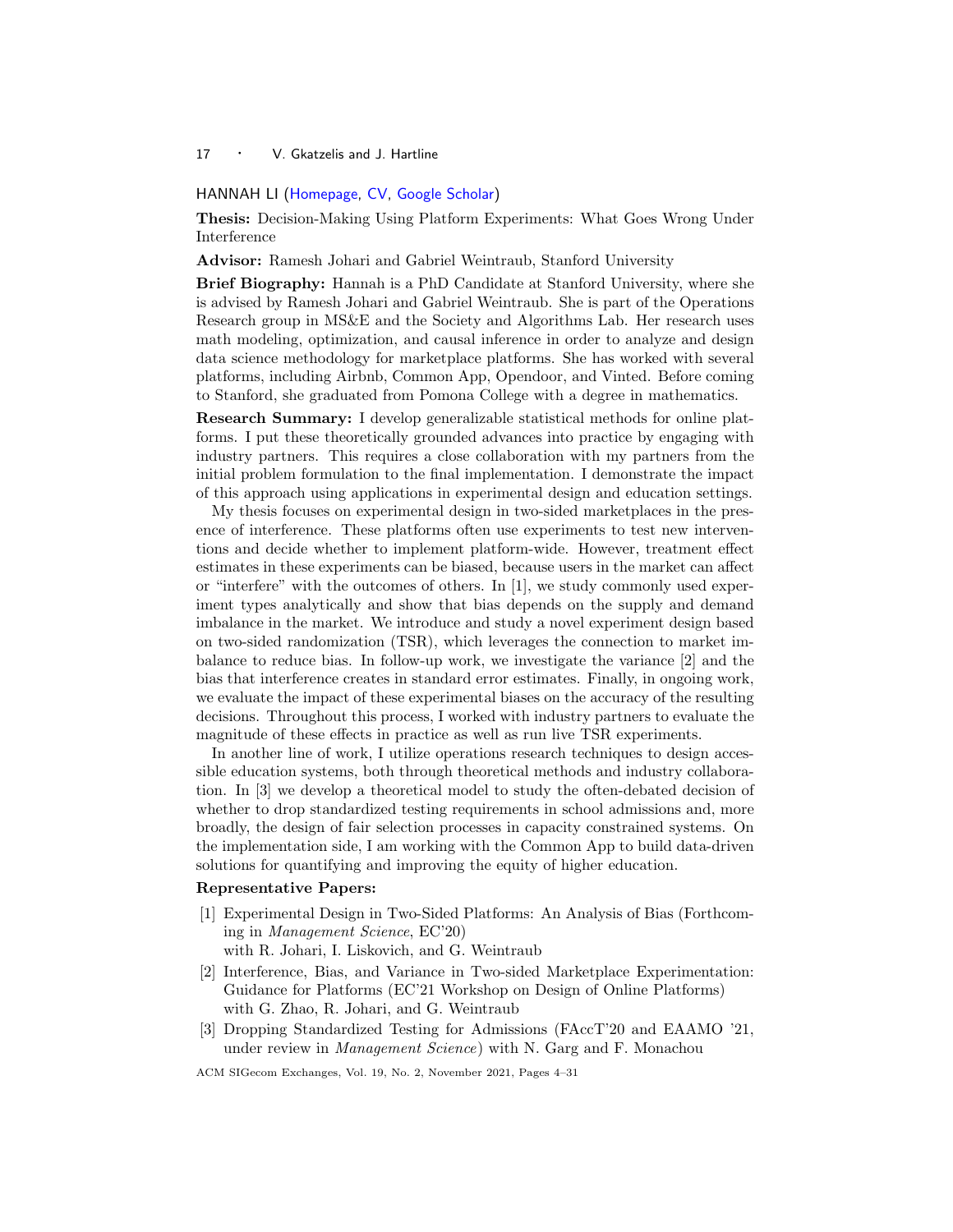#### <span id="page-14-1"></span><span id="page-14-0"></span>YINGKAI LI [\(Homepage,](https://yingkai-li.github.io/homepage/) [CV\)](https://yingkai-li.github.io/homepage/Yingkai_Li_CV.pdf)

Thesis: Simple Mechanisms for Trading Information

Advisor: Jason Hartline, Northwestern University

Brief Biography: Yingkai is a final-year PhD candidate at Northwestern University in Computer Science, where he is advised by Jason Hartline. His research interests lie broadly at the intersection of computer science and economics, with a focus on mechanism design, information design and repeated games. He was a summer intern at MSR in year 2020 and 2021 hosted by Brendan Lucier and Alex Slivkins.

Research Summary: There is a drastic growth in the online markets, which brings new opportunities and new challenges for designing good mechanisms. Specifically, it is generally computational hard to compute the optimal mechanisms. Thus simple and practical mechanisms are widely adopted, and my research focuses on providing the theoretical foundations for those mechanisms, e.g., showing their approximate optimality and robustness.

For multi-agent Bayesian auctions, in [5] and [FHL-21], we show that simple mechanisms such as sequential posted pricings are approximately optimal for wide classes of non-linear utilities. In  $[4]$ , we show that a simple random markup mechanism is the prior-independent optimal mechanism, i.e., the mechanism that minimizes the approximation ratio when the seller is ignorant of the prior distribution.

Recently, I have focused on the topic of trading information. In [2], we provide characterizations on the optimal reward scheme for incentivizing the agent to exert effort in acquiring information. Moreover, we design a novel approximately optimal reward scheme when there are multiple tasks for the agent, and show that it is crucial to link the incentives of the agent across different task. In [1], we consider the revenue maximization problem for a principal selling data to an agent with private preference and endogenous information. We fully characterize the optimal mechanism and show that pricing for revealing full information reaches half of the optimal revenue.

I also share interests in topics related to repeated games. For example, in [3], we characterize the equilibrium behavior of the patient player in reputation games, and in [LP-21], we consider a time misspecification model in repeated games and identify novel cyclic behaviors in the actions sequentially chosen by the agent.

#### Representative Papers:

- [1] Selling Data to an Agent with Endogenous Information (Arxiv)
- [2] Optimization of Scoring Rules (Arxiv, Best poster in EC 20) with J. Hartline, L. Shan, and Y. Wu
- [3] Equilibrium Behaviors in Repeated Games (JET 21) with H. Pei
- [4] Benchmark Design and Prior-independent Optimization (FOCS 20) with J. Hartline and A. Johnsen
- [5] Optimal Auctions vs. Anonymous Pricing: Beyond Linear Utility (EC 19) with Y. Feng and J. Hartline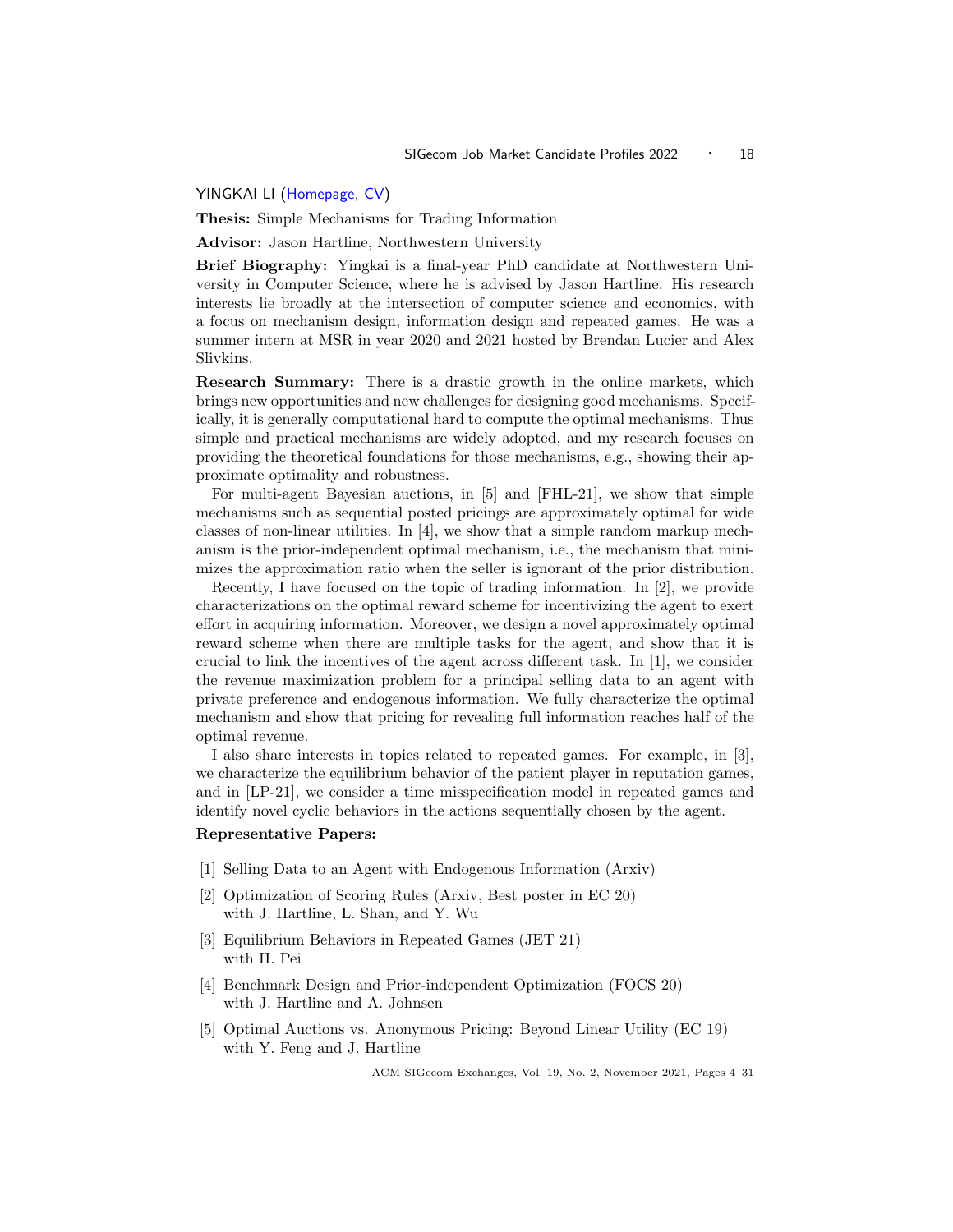#### <span id="page-15-1"></span><span id="page-15-0"></span>SIMON MAURAS [\(Homepage,](https://www.irif.fr/~mauras/) [CV,](http://www.irif.fr/~mauras/cv/cv_en.pdf) [Google Scholar\)](https://scholar.google.com/citations?user=iAq80sEAAAAJ)

Thesis: Analysis of Random Models for Stable Matchings

Advisor: Claire Mathieu and Hugo Gimbert, CNRS, France

Brief Biography: Simon Mauras is currently a Ph.D. candidate in Computer Science at Université de Paris, advised by Claire Mathieu and Hugo Gimbert. In 2022, he will be joining the Economics and Computation Laboratory at Tel Aviv University as a Postdoctoral researcher, hosted by Michal Feldman. In 2019, he was a visitor at Simons Institute for the Theory of Computing for the program on Online and Matching-Based Market Design. In 2018, he obtained a M.Sc. in Computer Science from Ecole Normale Supérieure de Lyon in France. Since 2013, he volunteers to select and train French high-school students for the International Olympiads in Informatics.

Research Summary: In my research, I study problems at the intersection between algorithms, probability and game theory. More specifically, I worked on rank aggregation [1], stable matchings [2,3], data-structures and online optimization.

In my PhD thesis, I look at random models of two-sided matching markets, where agents draw their preferences from a known distribution. A recent line of works show that stable matchings are essentially unique, either because agents have short preference lists [IM15], or because the market is unbalanced [AKL17]. This phenomenon is referred to as core-convergence, and implies incentive compatibility. In the first part of my thesis, addressing the question "who can manipulate?", I explore an alternative explanation for core-convergence, based on the fact that agents have correlated preferences [3]. In complement, I look at the incomplete information game where applicants must behave strategically because of an upper quota on the number of applications they can submit. In the second part, addressing the question "who gets what?", I study the output of Gale and Shapley's deferred acceptance procedure. Under certain input preference distributions, I show that the output distribution does not depend on which side proposes [2], and I give exact and approximate formula for the probability that two agents will be matched.

Beyond theoretical results, my contribution to several research projects consists in experimental results obtained via computer simulations. In a paper published in PLOS Computational Biology  $[4]$ , we quantify the relative efficiency of multiple telecommuting strategies on the probability of a COVID outbreak in a workplace, simulating the propagation of a disease in the graph of contacts between employees.

## Representative Papers:

- [1] How to Aggregate Top-Lists: Approximation Algorithms via Scores and Average Ranks (SODA'20) with C. Mathieu
- [2] Two-Sided Random Matching Markets: Ex-Ante Equivalence of the Deferred Acceptance Procedures (EC'20; forthcoming in TEAC)
- [3] Two-Sided Matching Markets with Strongly Correlated Preferences (FCT'21) with H. Gimbert and C. Mathieu
- [4] Mitigating COVID-19 outbreaks in workplaces and schools by hybrid telecommuting (PLOS Computational Biology) with V. Cohen-Addad, G. Duboc, M. Dupr´e la Tour, P. Frasca, C. Mathieu, L. Opatowski and L. Viennot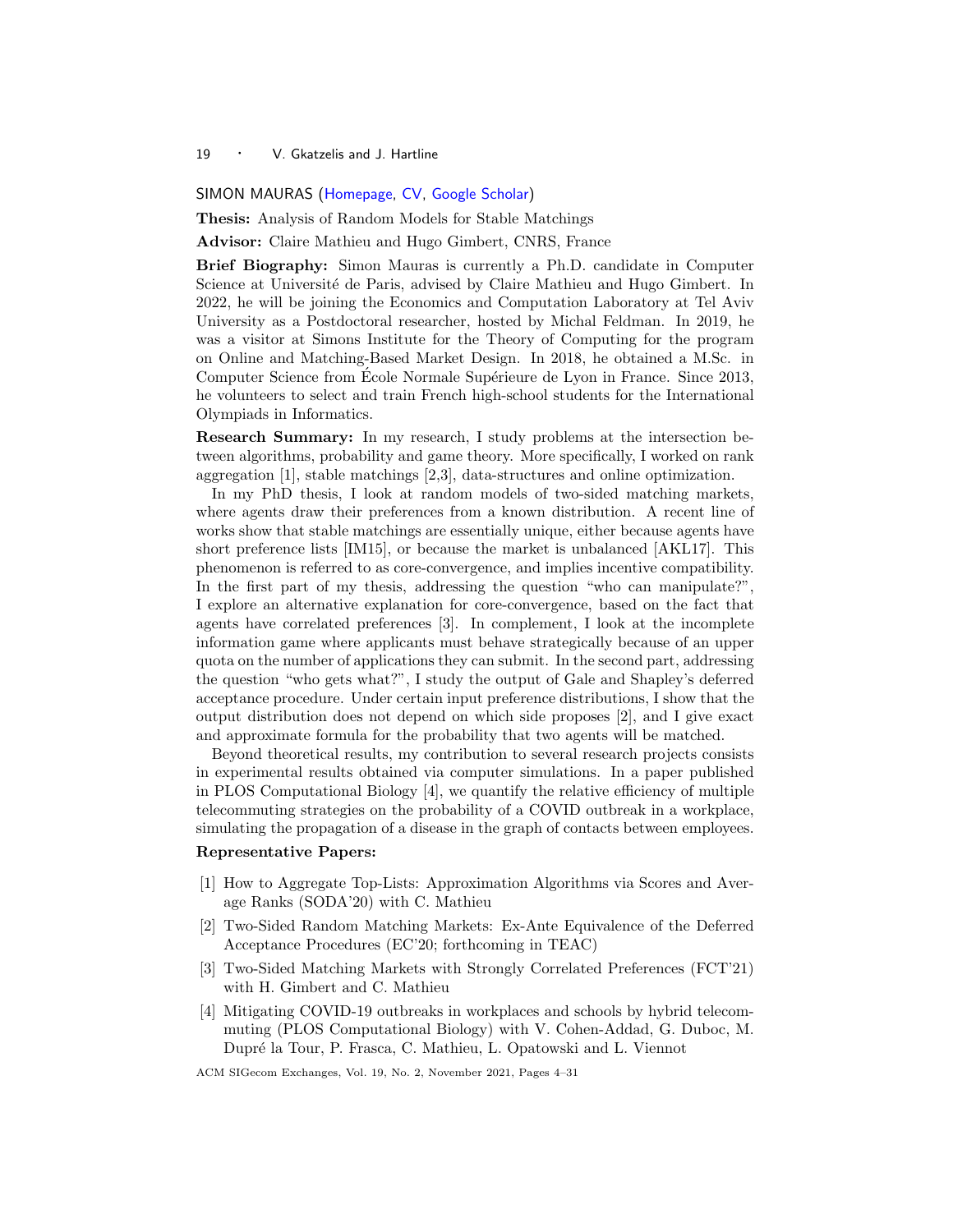## <span id="page-16-1"></span><span id="page-16-0"></span>FAIDRA MONACHOU [\(Homepage,](https://web.stanford.edu/~monachou) [CV\)](https://web.stanford.edu/~monachou/CVFaidraMonachou.pdf)

Thesis: Discrimination, Diversity, and Information in Selection Problems

Advisor: Itai Ashlagi, Stanford University

Brief Biography: Faidra Monachou is a final-year Ph.D. candidate in Management Science and Engineering at Stanford University. She is interested in market and information design, with a particular focus on the interplay between policy design and discrimination in education and labor. Faidra's research has been supported by various scholarships and fellowships from Stanford Data Science, Stanford HAI, Google, and other organizations. She won the Best Paper with a Student Presenter Award at ACM EAAMO'21. She co-chaired the MD4SG'20 workshop and co-organizes the Stanford Data Science for Social Good program.

Research Summary: My research lies at the intersection of operations and social sciences. I study policy and market design questions through an *informational lens*.

A major line of my research is concerned with understanding the role that information plays in discrimination, especially in admissions in education [1] and online labor markets [3]. Despite the large empirical literature on discrimination, our theoretical understanding is limited. Thus, I develop a theoretical framework to study how a decision-maker concerned with both merit and diversity, selects candidates under imperfect information, limited capacity, and legal constraints. In [1], motivated by recent decisions to drop standardized testing in admissions, we apply this framework to study how information differences lead to disparities across equally skilled groups. Furthermore, we quantify the trade-off between information and access in test-free and test-based policies with and without affirmative action. In follow-up work, I extend the model in [1] to study how privilege differences lead to intra- and inter-group disparities. We establish that the direction of discrimination at the observable level differs from the unobservable level. We also evaluate common affirmative action policies and design an optimal policy under legal constraints.

I also study fundamental questions on information design in markets [2, 4]. In [2], using majorization techniques, we identify the welfare-maximizing mechanism in a continuum dynamic market with objects and agents with private types, supermodular utilities, and quasilinear payoffs in their waiting cost. We show that it can be implemented in two ways: (i) via a system of monotone disjoint queues; (ii) using information design, via a single FCFS queue with deferrals paired with an information disclosure policy that pools adjacent object types.

## Representative Papers:

- [1] Dropping Standardized Testing for Admissions Trades Off Information and Access (FAccT 2021, EAAMO 2021 - Best Paper with a Student Presenter Award), with N. Garg and H. Li
- [2] Optimal Dynamic Allocation: Simplicity through Information Design (EC 2021), with I. Ashlagi and A. Nikzad
- [3] Discrimination in Online Markets: Effects of Social Bias on Learning from Reviews and Policy Design (NeurIPS 2019), with I. Ashlagi
- [4] Counterbalancing Learning and Strategic Incentives in Allocation Markets (NeurIPS 2021), with J. Kang, M. Koren, and I. Ashlagi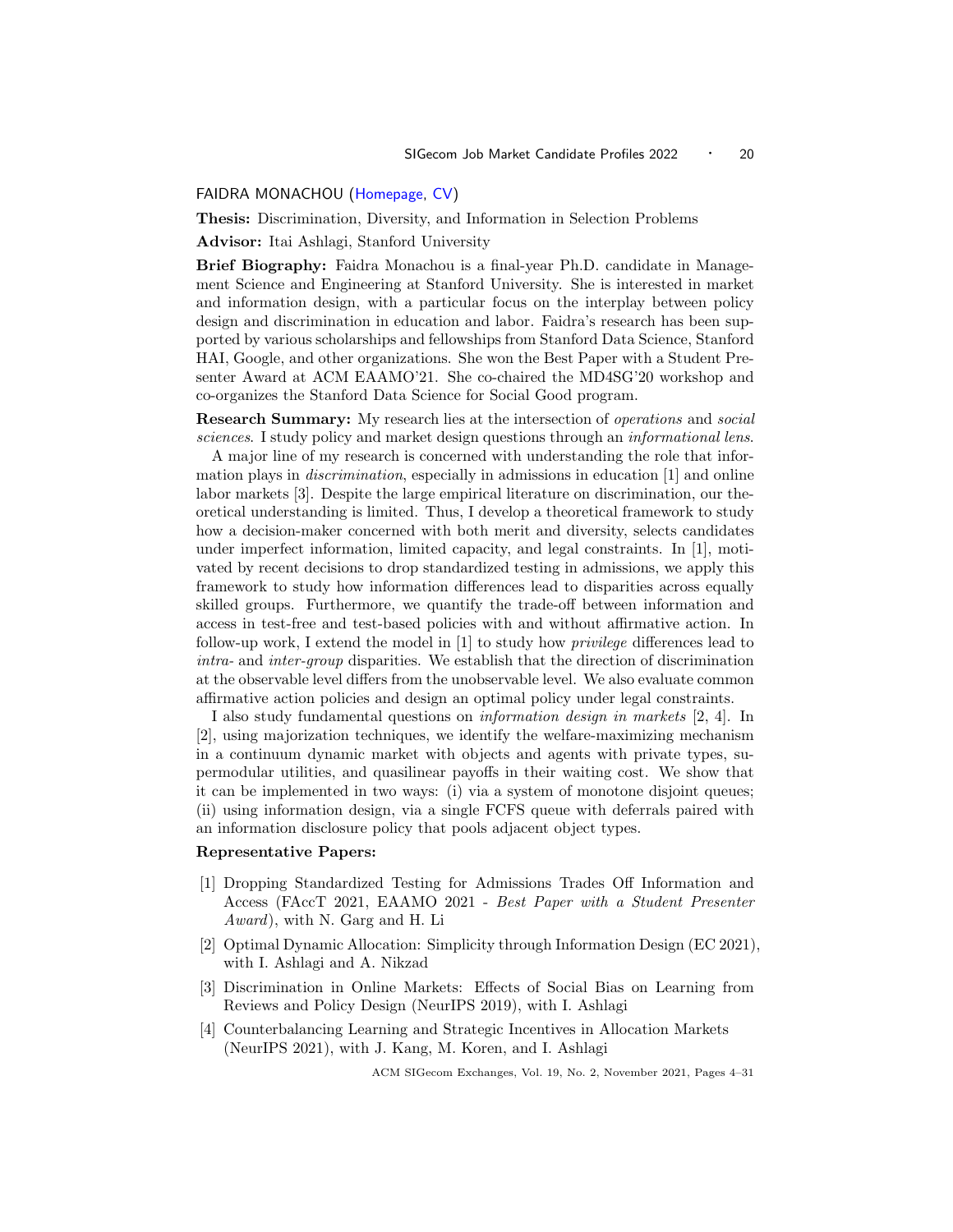## <span id="page-17-1"></span><span id="page-17-0"></span>VISHNU NARAYAN [\(Homepage,](https://www.cs.mcgill.ca/~vnaray4/) [CV\)](https://www.cs.mcgill.ca/~vnaray4/cvpage.html)

Thesis: Combinatorial Auctions and Allocations

Advisor: Adrian Vetta, McGill University

Brief Biography: Vishnu Narayan is a Ph.D. candidate at McGill University advised by Adrian Vetta. For Fall 2021, he is a Fellow of the Harvard SEAS where he is hosted by Ariel Procaccia and is working on fair division and computational social choice. Before his PhD, Vishnu completed an M.Math. in Combinatorics and Optimization at UWaterloo (Canada). He has a B.Eng. from R.V. College of Engineering (India) where he received the Best Outgoing Student Award. He has also received the Harold H. Helm Fellowship and Murata Family Fellowship from the McGill Faculty of Science, and won a Best Paper Award at SAGT 2019. Alongside his central thesis research, Vishnu is also broadly interested in CS theory and has published research in algorithms, combinatorics, optimization, and game theory. He is very enthusiastic about teaching courses in these areas and has a Teaching Assistant Award from the McGill School of Computer Science. Outside of academia, he enjoys competitive programming and strategy games.

Research Summary: I am drawn to problems that tie my previous expertise in combinatorics and optimization together with the Econ-CS domain. One theme of my doctoral work concerns sequential auctions, which are perhaps the most natural method by which to sell a set of items. The interplay between the potentially arbitrary combinatorial valuation functions of the agents and the simplicity of the mechanism in which they bid leads to equilibria that are notoriously hard to analyze. We showed that the declining price anomaly  $-$  an observation that is empirically supported by dozens of papers on real-world sequential auctions – does not always occur in the subgame-perfect equilibria of these auctions. This work won the best paper award at SAGT 2019 [1]. In other work, we analyzed the risk-free strategy (ie. the safety strategy) and corresponding equilibria of an agent in these auctions.

A second theme of my Ph.D. research concerns fair division. Our paper, that I presented at EC'20 [2], looks at achieving envy-freeness in indivisible-item instances through the use of an extra divisible good (i.e. a subsidy, or, equivalently, transfer payments between the agents). We gave a tight upper bound on the amount of subsidy sufficient to eliminate envy, resolving two conjectures. We've since expanded this work to study the extent to which one can concurrently obtain envy-freeness and high welfare through the use of transfers [3]. I hope to complete a comprehensive analysis of the inclusion of transfers in envy-free fair division. Moving forward, I am focused on resolving the plethora of open problems in combinatorial auctions, fair division and social choice, which continue to grow in number and importance.

## Representative Papers:

- [1] The Declining Price Anomaly is not Universal in Multi-Buyer Sequential Auctions (but almost is) (SAGT 2019) with E. Prebet and A. Vetta
- [2] One Dollar Each Eliminates Envy (EC 2020) with J. Brustle, J. Dippel, M. Suzuki, and A. Vetta
- [3] Two Birds With One Stone: Fairness and Welfare via Transfers (SAGT 2021) with M. Suzuki and A. Vetta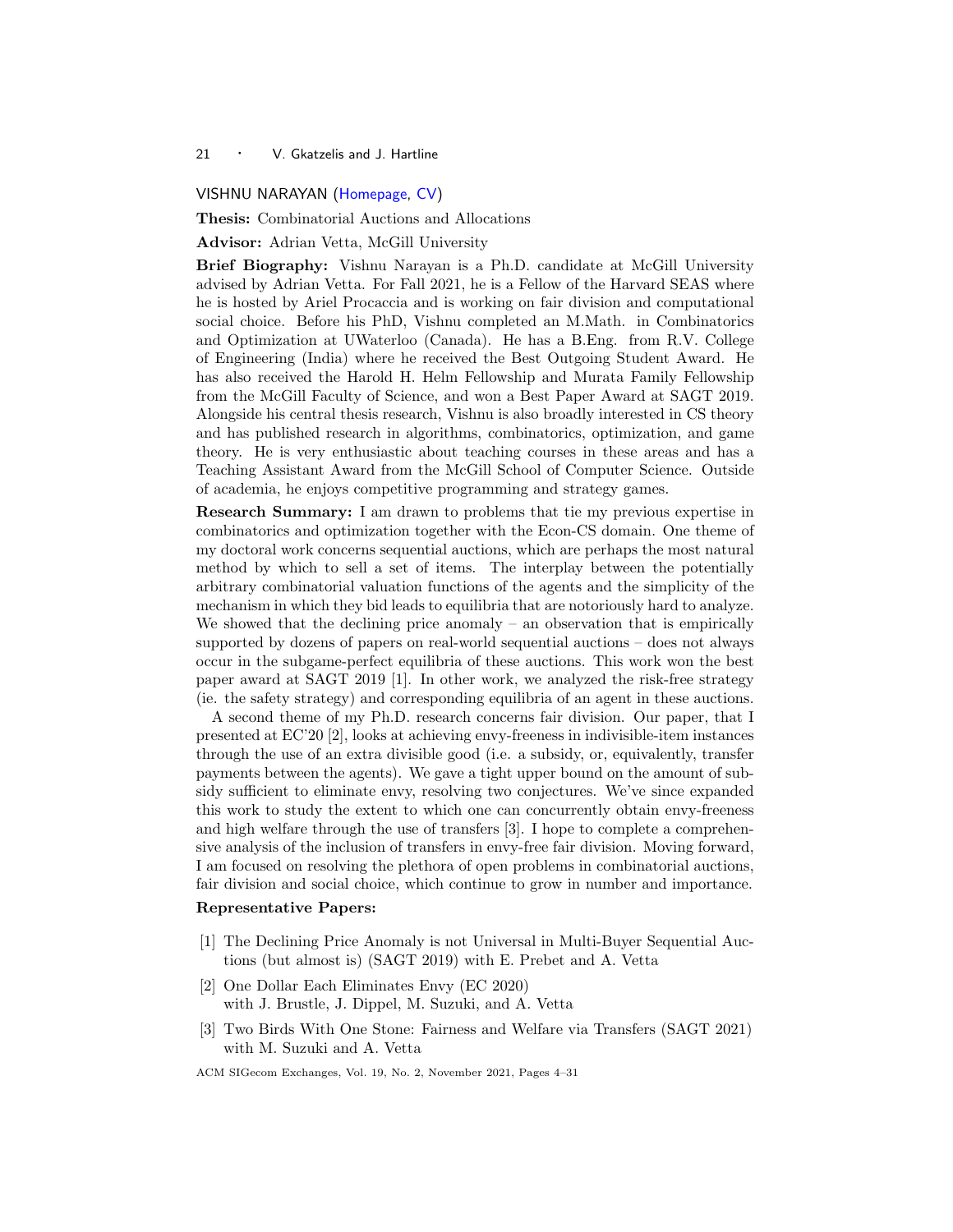<span id="page-18-1"></span><span id="page-18-0"></span>CHARA PODIMATA [\(Homepage,](https://www.charapodimata.com/) [CV,](https://www.charapodimata.com/files/cv/cv-charapod-sep21.pdf) [Google Scholar\)](https://scholar.google.com/citations?user=XY9hKvIAAAAJ&hl=en)

Thesis: Incentive-Aware Machine Learning

Advisor: Yiling Chen, Harvard

Brief Biography: Chara is a PhD candidate in the EconCS group at Harvard, where she is advised by Yiling Chen. Her research is supported by a Microsoft Dissertation Grant and a Siebel Scholarship. During her PhD, she interned twice for MSR NYC (mentored by Jennifer Wortman Vaughan and Aleksandrs Slivkins) and once for Google Research NYC (mentored by Renato Paes Leme). She has given tutorials related to strategic learning at EC20 and FAccT21. Outside of research, she spends her time adventuring with her pup, Terra.

Research Summary: My research addresses questions related to strategic behavior in Machine Learning (ML). My overarching goal is to build a theory of incentives in ML, where the deployed algorithms have provable guarantees even against strategic agents. Towards this goal, I design new ML algorithms, that are robust to strategic noise, rather than the traditional notions of stochastic or adversarial noise. Drawing intuition from Mechanism Design, strategic robustness can take the form of either *Incentive-Compatibility (IC)* or *Incentive-Awareness (IA)*.

IC learning algorithms guarantee that it is in the agents' best interest to report their data truthfully. In this direction, my work has provided strong IC results for the fundamental tasks of high-dimensional linear regression [1] and online prediction with expert advice [2]. A key theme in both is that the results are bridging between seemingly unrelated problems; the Ham Sandwich Theorem from Computational Geometry in [1] and the wagering mechanisms from Mechanism Design in [2].

Despite the various encouraging results, IC remains a relatively hard goal. Instead, the more relaxed desideratum for some settings is IA, where the algorithm adapts to the incentives of the agents it faces. One of the most studied IA ML problems is "strategic classification", for which in [3] we model a broad class of utility and loss functions for the agents and the learner. Our main result is a novel adaptive discretization algorithm, whose regret scales with the power of the strategic agent. All these game-theoretic formulations assume that agents act according to a specific behavioral model, and existing IA algorithms can have poor performance if the realized behavior of some agents is not the one assumed (i.e., irrationalities). In [4], we design an ML algorithm whose performance degrades gracefully with the number of such irrational agents. This extends the classical Ulam's game (binary search with lies) to a contextual version and unknown number of lies.

#### Representative Papers:

- [1] Strategyproof Linear Regression in High Dimensions (EC18, best-paper finalist) with Y. Chen, A. Procaccia, and N. Shah
- [2] No-Regret and Incentive-Compatible Online Learning (ICML20) with R. Freeman, D. Pennock, and J. Vaughan
- [3] Learning Strategy-Aware Linear Classifiers (NeurIPS20) with Y. Chen, and Y. Liu
- [4] Contextual Search in the Presence of Irrational Agents (STOC21) with A. Krishnamurthy, T. Lykouris, and R. Schapire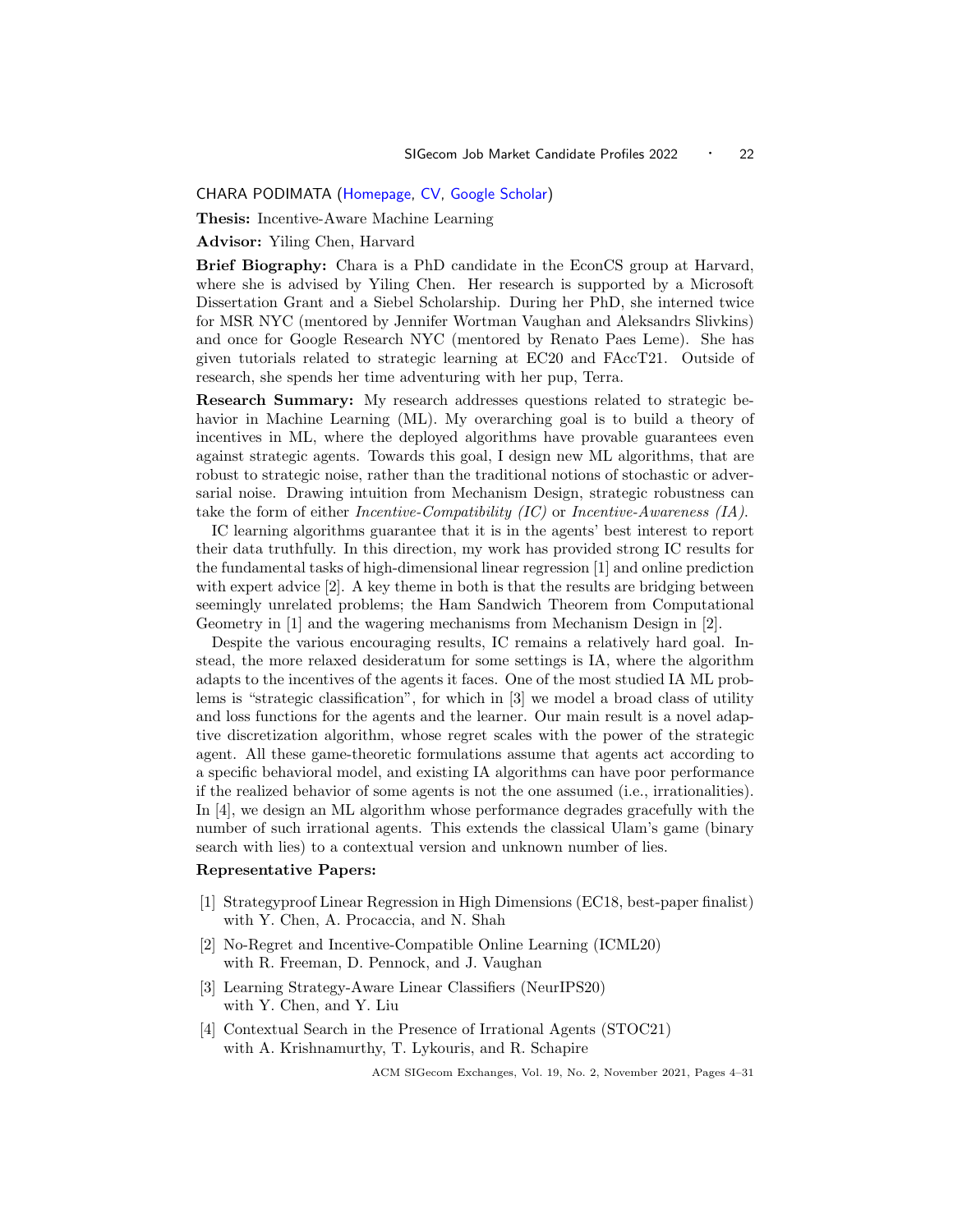#### <span id="page-19-1"></span><span id="page-19-0"></span>ARIEL SCHVARTZMAN COHENCA [\(Homepage,](https://sites.google.com/view/arielsch/) [CV](https://sites.google.com/view/arielsch/resume) )

Thesis: Circumventing Lower Bounds in Mechanism and Tournament Design

Advisor: S. Matthew Weinberg, Princeton University

Brief Biography: Ariel Schvartzman Cohenca is a Postdoctoral Associate at DI-MACS supervised by David Pennock. Ariel's work focuses in understanding the trade-off between optimality and simplicity in the design of multi-dimensional auctions. He was awarded the Department of Computer Science's Graduate Student Teaching Award in 2017, and the School of Engineering and Applied Science's Award for Excellence in 2018. Ariel obtained his PhD in June 2020 from Princeton University, under the supervision of S. Matthew Weinberg. He obtained his B.S. in Mathematics with Computer Science from MIT in 2015.

#### Research Summary:

Optimal mechanism design beyond single-item settings remains a central question at the intersection of economics and computer science. The problem is intricate for a number of reasons: the mechanisms may be bizarre, computationally hard to find or simply too complex to present to a bidder. The community's focus, thus, has shifted from to asking, for instance, how complex must a mechanism be in order to extract 99% of the optimal revenue? My work joins that of others in quantifying this trade-off explicitly. Our results suggest that significantly simpler mechanisms can compete with optimal ones if the seller is willing to lose 1% of the optimal revenue [1]. Another way to circumvent some of the impossibility results in optimal mechanism design is to reduce the dimensionality of the problem by restricting the relationship between the items for sale. Our work extends the so-called FedEx problem to the case of Single-Minded buyers and shows that even in this simpler setting, optimal mechanisms may remain prohibitively large to write down ([2], Saxena et al. SODA 2018).

In settings where buyers have correlated valuations simple (or even finite) mechanisms have no hope of competing with optimal ones, even approximately. In light of this, we begin the study of beyond-worst case approximations for correlated bidders via the smoothed-analysis framework. Our results she light on the properties that make correlated distributions inapproximable [3].

Finally, I am also interested in mechanism design for tournaments: how should a tournament designer pick a reasonable winner from a set of teams? We show that simple tournament formats are optimal among all fair ones that dissuade collusion (Schneider et al., ITCS 2017, Schvartzman et al., ITCS 2020).

#### Representative Papers:

- [1] Approximation Schemes for a Buyer with Independent Items via Symmetries (FOCS 2019) with P. Kothari, D. Mohan, S. Singla, and S. M. Weinberg
- [2] Optimal Mechanism Design for Single-Minded Agents (EC 2020) with N. Devanur, K. Goldner, R. R. Saxena, and S. M. Weinberg
- [3] Smoothed Analysis of Multi-Item Auctions with Correlated Values (EC 2019) with A. Psomas, and S. M. Weinberg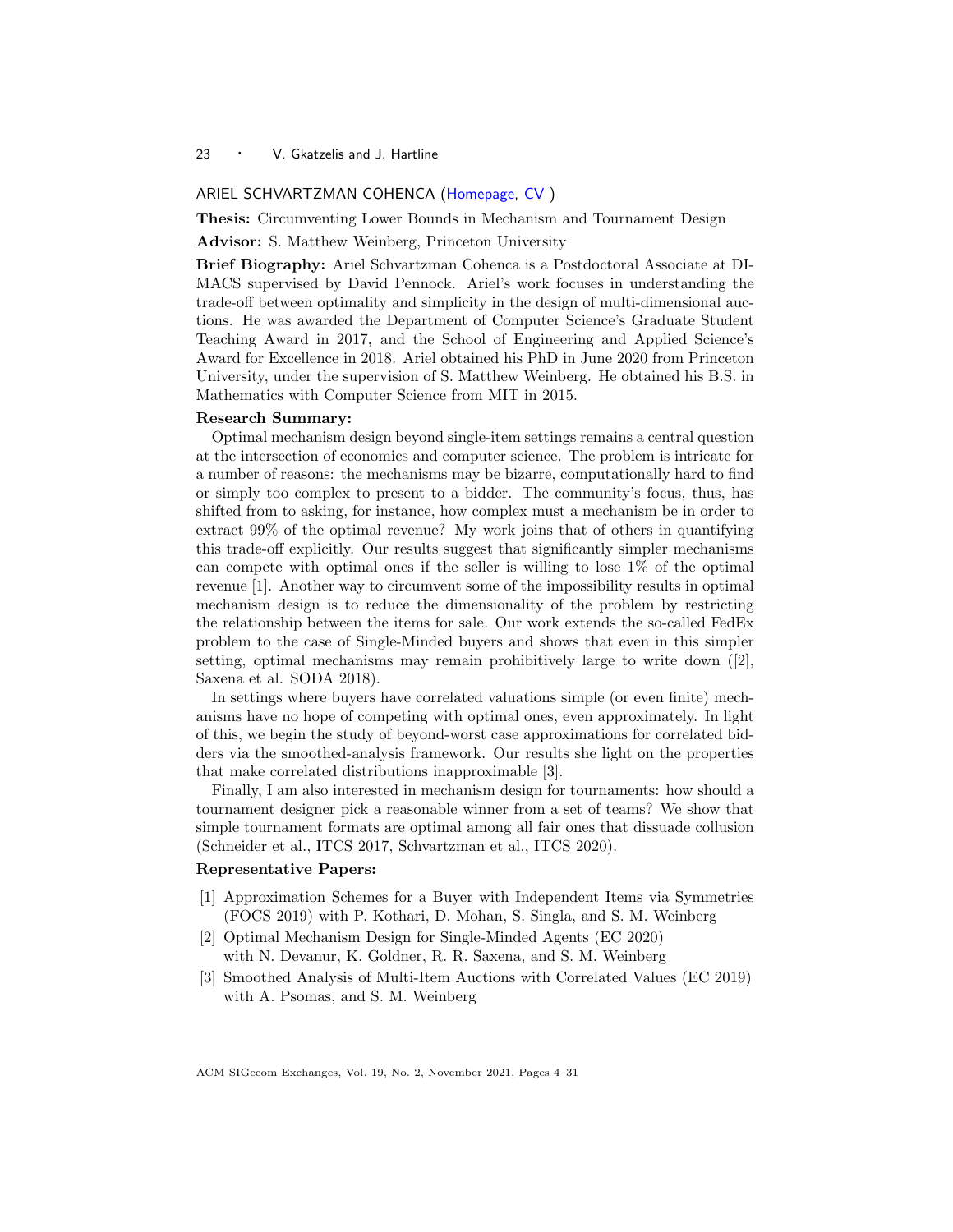## <span id="page-20-1"></span><span id="page-20-0"></span>ANA-ANDREEA STOICA [\(Homepage,](http://www.columbia.edu/~as5001/) [CV\)](https://drive.google.com/file/d/1fLz0C2dIN6vDBCRYrCR449Q5evWT4Hjn/view?usp=sharing)

Thesis: Diversity and Inequality in Social Networks

Advisor: Augustin Chaintreau, Columbia University

Brief Biography: Ana-Andreea Stoica is a Ph.D. candidate at Columbia University, advised by Augustin Chaintreau. Ana holds a Bachelor's degree in Mathematics from Princeton University (2016). Her work focuses on mathematical models, data analysis, and inequality in social networks. Ana is an awardee of the 2019 J.P. Morgan Ph.D. Fellowship and has interned at Microsoft Research NYC in 2019. Since 2019, she has been co-organizing the Mechanism Design for Social Good (MD4SG) initiative. Ana served as a Program Co-Chair for the inaugural ACM Conference on Equity and Access in Algorithms, Mechanisms, and Optimization in 2021, which has grown out of the MD4SG initiative.

Research Summary: My research develops theories about robust models to support decision-makers in bridging learning objectives with human incentives, particularly in settings where there are underlying social and information networks. A main theme in my research is to leverage algorithmic and computational techniques to shed light on the root drivers of bias in automated decision-making and to bring algorithmic, mechanism design, and machine learning insights to bear on effective interventions to mitigate such bias. Towards this end, I draw on insights from graph theoretical models of interaction and machine learning methods to understand complex structures and incentives in networks.

In [1], we redefine an optimization problem for social influence maximization, entailing the algorithmic selection of nodes chosen due to their advantageous position in a network. We find analytical conditions in which algorithms that are aware of the network structure can be more efficient and mitigate inequality within a population by selecting the most promising individuals in a more efficient way. This project builds on my previous work [3] that uses network models in proving theoretical conditions for establishing inequality bounds in recommendation algorithms. In [2], we leverage voting mechanisms that embed users' geography, constraints, and preferences, and use them to split people in districts or communities that fairly represent their voices. Our theoretical analysis proves the computational complexity of this problem, while providing algorithms that improve demographic diversity in segregated clusters. Inspired by these, I aim to continue to work on algorithms that learn individuals' position and relations in order to cluster them based on their preferences and constraints, with a focus on feature-aware design. My most recent lines of work focus on redesigning clustering algorithms as well as multi-objective optimization for the purpose of resource allocation.

## Representative Papers:

- [1] Seeding Network Influence in Biased Networks and the Benefits of Diversity (TheWebConf'20) with J. X. Han and A. Chaintreau
- [2] Minimizing Margin of Victory for Fair Political and Educational Districting (AAMAS'20) with A. Chakraborty, P. Dey, and K. P. Gummadi
- [3] Algorithmic Glass Ceiling in Social Networks: The effects of social recommendations on network diversity (TheWebConf'18) with C. Riederer and A. Chaintreau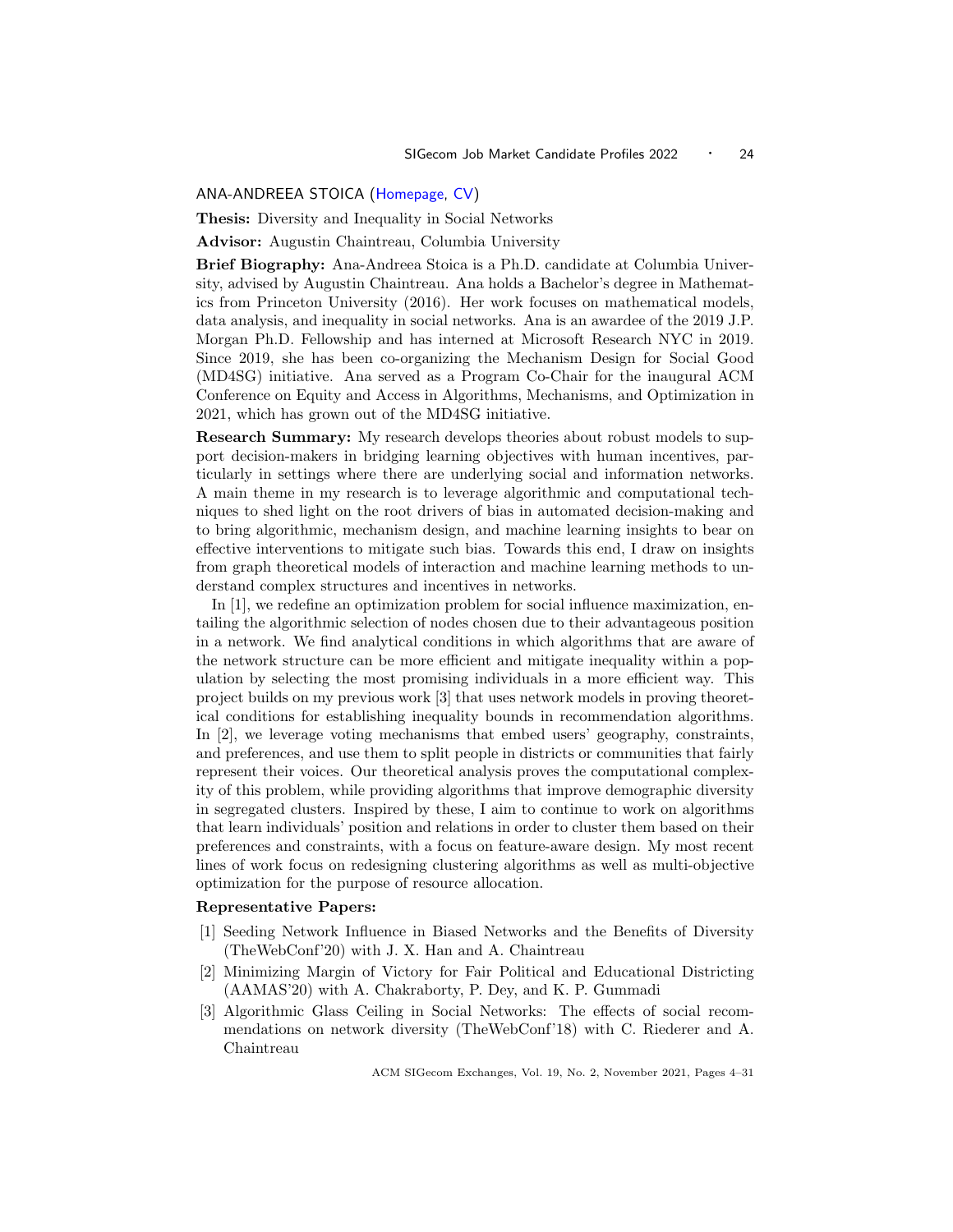## <span id="page-21-1"></span><span id="page-21-0"></span>WEI TANG [\(Homepage,](https://www.cse.wustl.edu/~w.tang/) [CV\)](https://www.cse.wustl.edu/~w.tang/CV)

Thesis: Examining the Interplay Between Humans and Algorithm Design

Advisor: Chien-Ju Ho, Washington University in St. Louis

Brief Biography: Wei Tang is a PhD candidate in the Department of Computer Science & Engineering at the Washington University in St. Louis, advised by Chien-Ju Ho. His research interests are in online learning, algorithmic economics, optimization, and behavioral experiments, with a focus on developing theoretically rigorous, empirically grounded frameworks to understand and design human-centered algorithms. He received the B.E. degree from Tianjin University in 2017.

Research Summary: The goal of my research is to develop theoretically rigorous, empirically grounded frameworks to understand and design algorithmic systems that integrate humans as a component in the design process. This human-centered focus is interdisciplinary in nature, and my work draws on ideas from online learning, algorithmic economics, optimization, and behavioral social science.

One line of my research has focused on how human behavior impacts efficient algorithm design  $[1, 2]$ . For example, I studied how to include human biased behavior in online learning frameworks [1]. I explored two natural behavior models where I showed that one allows an efficient learning algorithm while the other makes the efficient learning infeasible. The results demonstrate the importance of understanding human behavior in algorithm design. Another line of my research focuses on how algorithms impact human welfare. For example, I explored long-term impact of actions, which often came up when human well-being is involved, informed by the consequential decisions [3]. To formulate the problem, I generalized the multi-armed bandit by introducing the *impact functions* to encode the dependency between the action history and the arm rewards. This dependency structure makes the problem substantially more challenging where applying standard bandit algorithms leads to linear regret. I then proved that, under mild conditions, efficient algorithms with theoretical guarantees for this problem are possible.

In addition to theoretical analysis, I conducted behavioral experiments to understand how humans respond to information in practice in an information design game [4]. The experimental results show that human behavior significantly deviates from standard model, which assumes Bayesian rational. I showed that an alternative model (discrete choice model coupled with probability weighting) better aligns with human's real behavior. My vision in this line of work is to strengthen the bond between theoretical and empirical analyses of human-centered algorithm design.

#### Representative Papers:

- [1] Bandit Learning with Biased Human Feedback (AAMAS'19) with CJ. Ho
- [2] Linear Models are Robust Optimal Under Strategic Behavior (AISTATS'21) with CJ. Ho, and Y. Liu
- [3] Bandit Learning with Delayed Impact of Actions (NeurIPS'21) with CJ. Ho, and Y. Liu
- [4] On the Bayesian Rational Assumption in Information Design (HCOMP'21) with CJ. Ho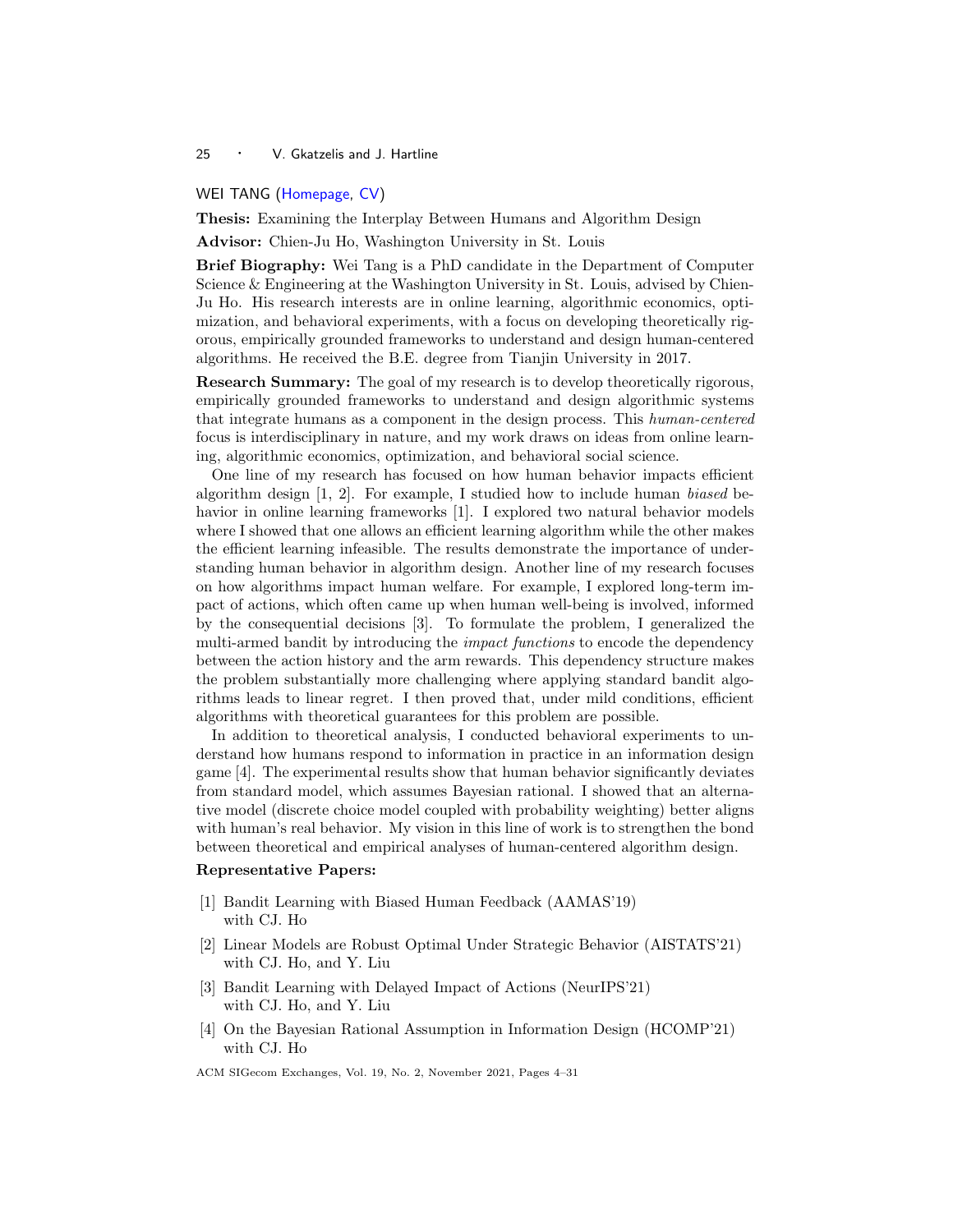## <span id="page-22-1"></span><span id="page-22-0"></span>DAVID WAJC [\(Homepage,](https://web.stanford.edu/~wajc/) [CV,](https://web.stanford.edu/~wajc/pdfs/DavidWajc_CV.pdf) [Google Scholar\)](https://scholar.google.com/citations?user=eV8u3CoAAAAJ&hl=en)

Thesis: Matching Theory Under Uncertainty

Advisor: Bernhard Haeupler, Carnegie Mellon University & ETH Zurich

Brief Biography: David is the 2020 Motwani postdoctoral fellow in theoretical computer science at Stanford University, where he is hosted by Amin Saberi. Prior to that, he completed his PhD in computer science at CMU, as part of the interdisciplinary Algorithms, Combinatorics and Optimization program. He has gone on numerous extended academic visits over the years, and is looking forward to the day where academic travel is once again the norm, following these uncertain times. Fittingly, his research focuses on algorithms under uncertainty.

Research Summary: The proliferation of user-facing mobile and web-based apps has made online problems more prominent than ever. In many such applications algorithms must match agents (e.g., riders and passengers) immediately and irrevocably upon arrival of agents or matching opportunities, which are a priori unknown. How well can algorithms do in the face of such uncertainty? Much of my research addresses this question.

In a seminal work in the early 90's, Karp et al. proved the sub-optimality of the greedy algorithm for online matching—at least in bipartite graphs under one-sided vertex arrivals—and asked whether their results extend to more general settings. In a FOCS'19 paper [1], we resolved this decades-old question, showcasing the importance of granularity of sequential decision making: greedy is sub-optimal for general vertex arrivals, but optimal for edge arrivals.

In an EC'21 paper [3], we studied Online Bayesian Selection (OBS) in two-sided matching markets. Deviating from most prior work on OBS, rather than ask how well we can approximate a "prophetic" offline algorithm, we ask how well we can approximate the optimal online algorithm. Surprisingly, we prove that it is PSPACEhard to approximate this algorithm within some factor  $\alpha < 1$ . On the other hand, we also design polytime online algorithms that approximate the optimal online algorithm within a factor better than the best-possible prophet inequality.

Changing data is also central to the dynamic algorithms literature, which studies how quickly solutions can be updated after changes to the data. For the well-studied dynamic matching problem, the fastest known algorithms were all randomized, and crucially assumed non-adaptively generated data. Unfortunately, this assumption does not hold in user-facing applications. Naturally, a central question in the dynamic algorithms literature is whether or not randomization is still useful without this assumption. In a single-authored paper at STOC'20 [2], I answered this question for dynamic matching, presenting the first randomized algorithms for this problem which work in the face of adaptively-changing data.

## Representative Papers:

- [1] Online Matching with General Arrivals (FOCS'19) with B. Gamlath, M. Kapralov, A. Maggiori, O. Svensson
- [2] Rounding Dynamic Matchings Against an Adaptive Adversary (STOC'20) Single authored
- [3] Near-Optimum Online Ad Allocation for Targeted Advertising (EC'21) with C. Papadimitriou, T. Pollner and A. Saberi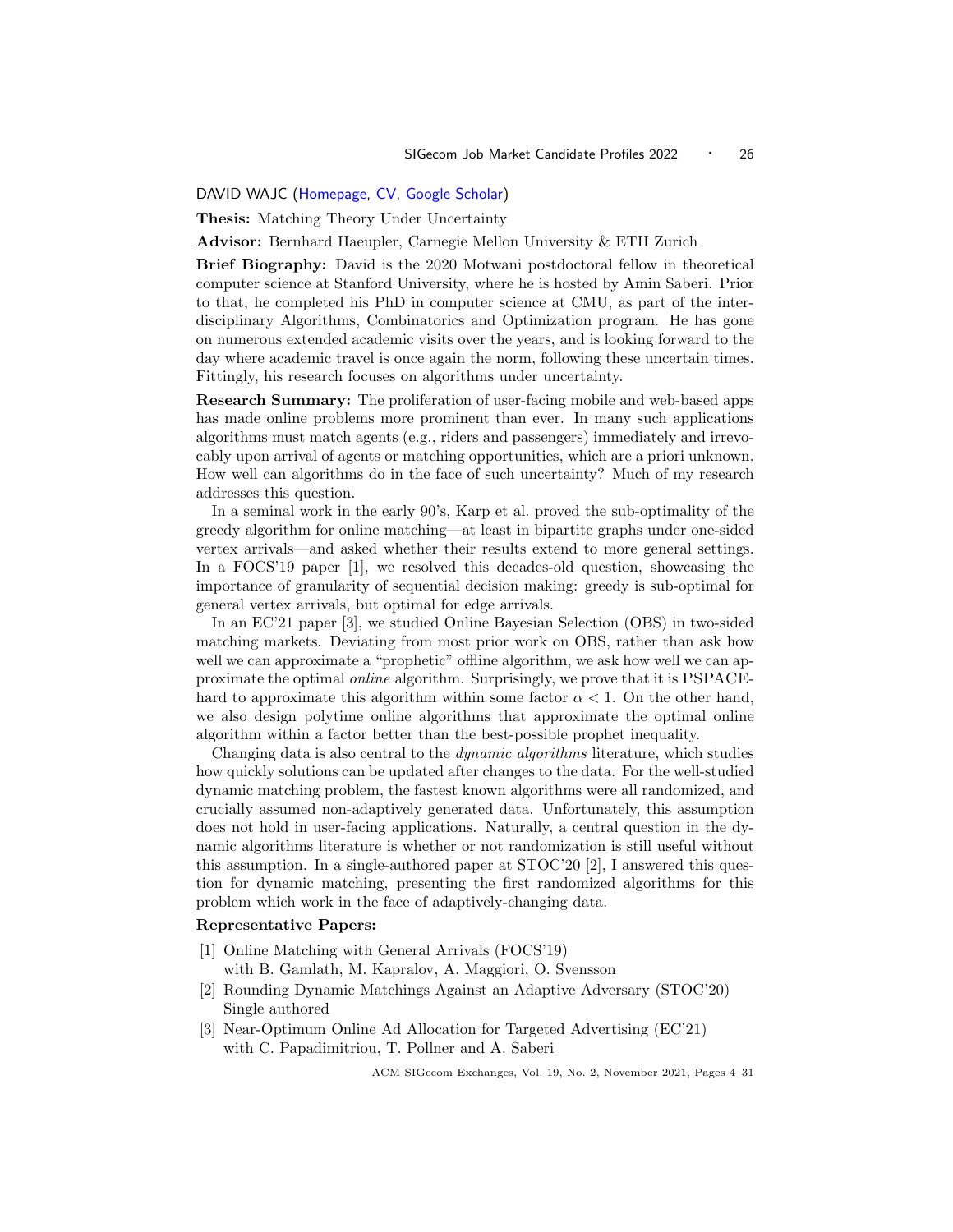<span id="page-23-1"></span><span id="page-23-0"></span>KANGNING WANG [\(Homepage,](https://sites.google.com/view/kangningwang/home) [CV,](https://drive.google.com/file/d/1iWGIdh7nFrxcHzIrrSJUOa_bhsxqNKC1/view?usp=sharing) [Google Scholar\)](https://scholar.google.com/citations?user=tK_Ty_IAAAAJ&hl=en)

Thesis: Approximately Fair and Efficient Economic Solutions

Advisor: Kamesh Munagala, Duke University

Brief Biography: Kangning is a fifth-year Ph.D. student in Computer Science at Duke University, advised by Kamesh Munagala. He spent two summers as a research intern at Google Research: hosted by Jieming Mao and Renato Paes Leme in 2020, and by Aranyak Mehta in 2021. His work received Best Paper Award at WINE 2018. He got his bachelor's degree from Yao Class, Tsinghua University.

Research Summary: In many economic scenarios, the ideal solutions are inaccessible, due to selfishness of agents, lack of information, computational hardness, over-idealization of the benchmarks, etc. My research focuses on providing theoretically guaranteed compromises in these situations.

In *multi-winner elections*, the *core* is a classical notion whose general idea has existed for more than a century. In a core solution, no group of voters can deviate to another proportionally-sized set of candidates while benefiting every voter in the group. It is a strong notion of proportionality and fairness, stating that every group of voters should be well represented. Unfortunately, core solutions may not exist in many settings. In a line of work, we demonstrate how to bypass the impossibility results via scaling down the budgets [1] or utilities [SODA 2022] of deviating voters, or via randomization [EC 2019].

The *metric distortion* problem for social choice rules has recently gained significant attention: voters and candidates lie in a metric space, and a central designer needs to select a candidate to minimize the sum of its distances to each voter. However, the designer only knows the ordinal preferences of the voters instead of the exact cardinal metric. In [2], we improved the efficiency guarantee by proposing a novel social choice rule.

In bilateral trade, the celebrated result of Myerson and Satterthwaite states that no budget-balanced mechanism between two self-interested agents can be efficient for the society. In [3], we provide the first constant-approximation mechanism to the first-best gains-from-trade, a natural benchmark measuring efficiency. This settles a long-standing open question mentioned in multiple previous works. In another work with J. Mao and R. Paes Leme, we demonstrate how efficiency can be achieved if the two agents can credibly exchange information by engaging in a bargaining process prior to trading.

## Representative Papers:

- [1] Approximately Stable Committee Selection (STOC 2020) with Z. Jiang and K. Munagala
- [2] Improved Metric Distortion for Deterministic Social Choice Rules (EC 2019) with K. Munagala
- [3] Approximately Efficient Bilateral Trade (Manuscript) with Y. Deng, J. Mao, and B. Sivan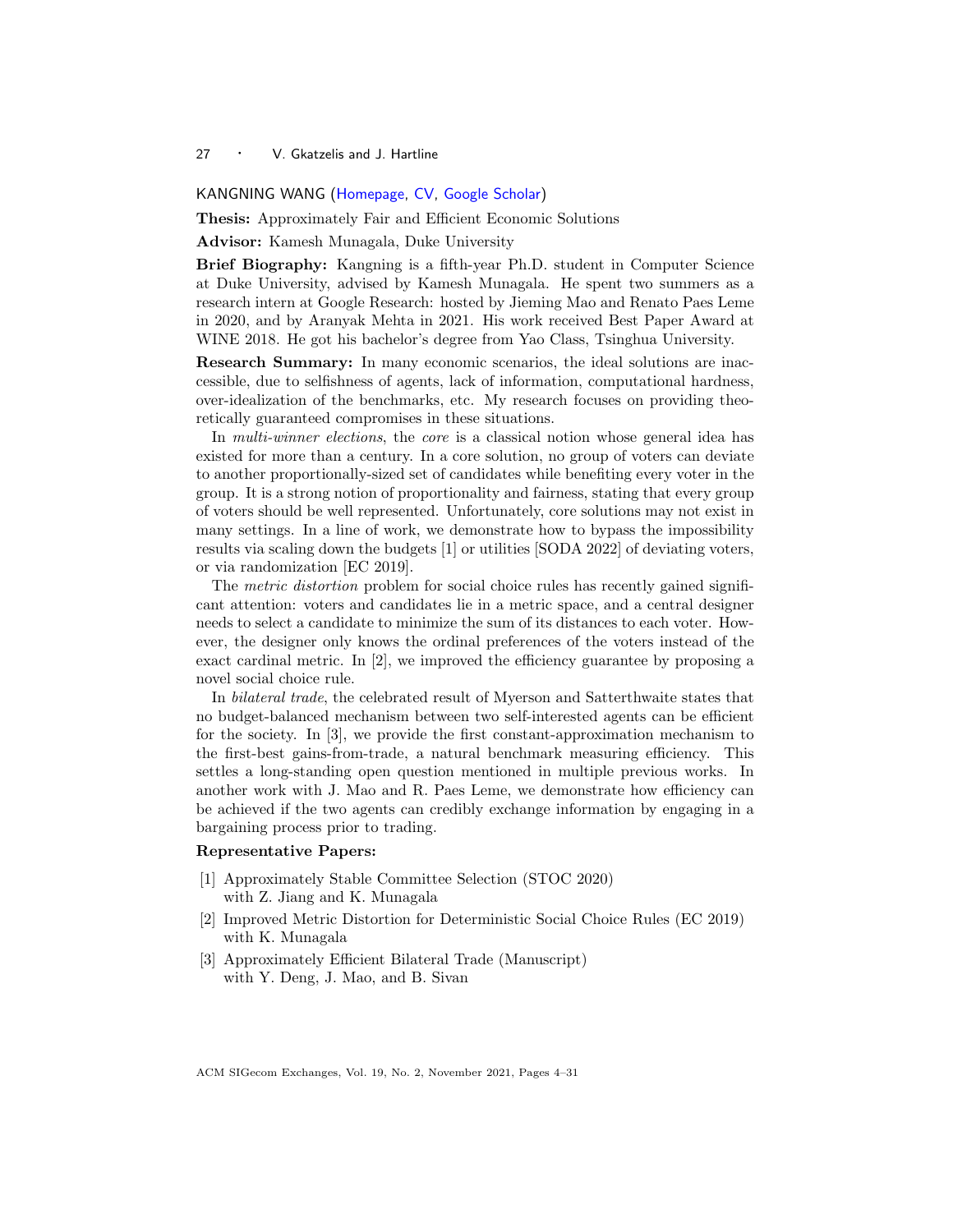## <span id="page-24-1"></span><span id="page-24-0"></span>FANG-YI YU [\(Homepage,](http://www-personal.umich.edu/~fayu/) [CV\)](http://www-personal.umich.edu/~fayu/CV.pdf)

Thesis: Dynamics on Social Networks

Advisor: Grant Schoenebeck, University of Michigan

Brief Biography: I am a postdoctoral fellow in the Harvard EconCS group under the supervision of Yiling Chen. I obtained my Ph.D. degree in Computer Science in August 2019 from the Computer Science and Engineering Division at the University of Michigan. I received the B.S. degree in Electrical Engineering with double major in Mathematics from the National Taiwan University in 2013.

Research Summary: I am interested in the theoretical aspect of multi-agent systems. My work focuses on understanding how these multi-agent systems interact with information and explores how these systems can solve social problems, including learning, cooperation, and communication.

My research often explores these emergence phenomena, where the systems can collectively exhibit properties that individual agents do not have, and design robust interventions for social impacts. I will highlight examples of my work in two settings: 1) Information elicitation, where each agent's information is correlated and is used to acquire and aggregate their information [1]; 2) Social and economic networks, where each agent's actions only directly impact those around it [2,3]. My recent and forthcoming work also focuses on 3) dynamics of learning with multiple agents where each agent's decision affects data they aim to predict and each other.

The goal of information elicitation is to design systems that elicit or aggregate information from people. When an agent's information is private or subjective, peer prediction mechanisms exploit the interdependence in agents' signals to incentivize agents to report their private signal truthfully even when the reports cannot be directly verified. Using robust and variational statistics, I design several robust mechanisms that learn collective structure in the multi-agent system through interaction among agents, and use those structural properties to offset noisy, strategic, or even adversarial behavior. [1]

One line of my work studies the long-term behavior of dynamical systems with applications, including contagions and opinion formation on social networks, local search algorithms, and equilibria of no-regret learners. In [2,3], I study a large family of stochastic processes containing stochastic gradient descent with a uniform step size. We show that those systems can escape the non-attracting fixed point and converge to an attracting fixed point in  $\Theta(n \log n)$ . This result improves previous analysis of stochastic gradient descent escaping saddle points and provides new insight into evolutionary stable strategies in evolutionary game theory.

#### Representative Papers:

- [1] Learning and Strongly Truthful Multi-Task Peer Prediction: A Variational Approach (ITCS '21) with G. Schoenebeck
- [2] Escaping Saddle Points in Constant Dimensional Spaces: An Agent-based Modeling Perspective (EC '20) with G. Schoenebeck
- [3] Consensus of Interacting Particle Systems on Erdos-Renyi Graphs (SODA 18) with G. Schoenebeck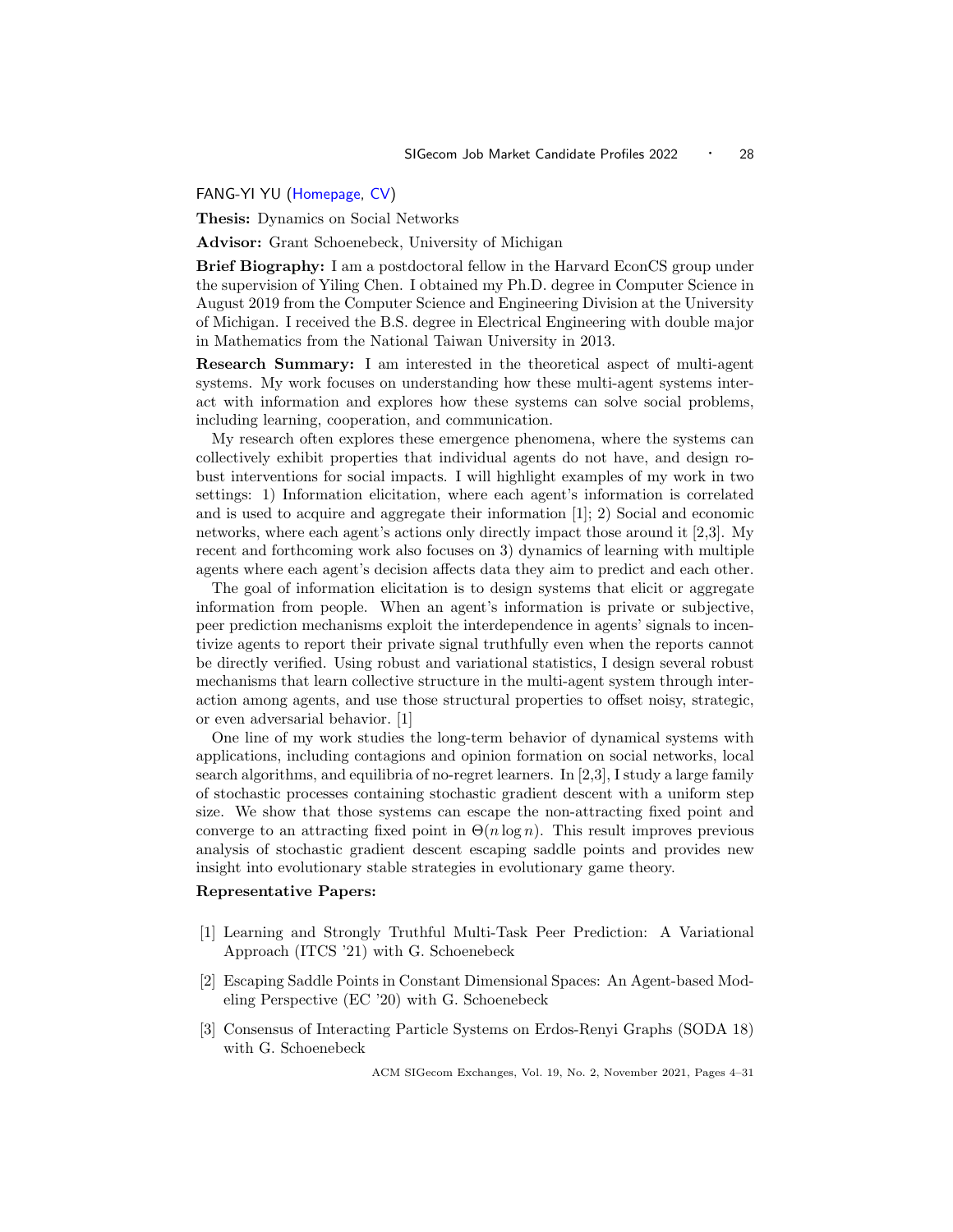## <span id="page-25-1"></span><span id="page-25-0"></span>MANOLIS ZAMPETAKIS [\(Homepage,](https://mzampet.com/) [CV\)](https://mzampet.com/files/CV.pdf)

Thesis: Statistics in High Dimensions without IID Samples: Truncated Statistics and Minimax Optimization

Advisor: Constantinos Daskalakis, Massachusetts Institute of Technology (MIT)

Brief Biography: Manolis Zampetakis is a postdoctoral researcher at the Foundations of Data Science Institute (FODSI) in UC Berkeley, working with Prof. Michael Jordan. He received his Ph.D. at MIT, advised by Prof. Constantinos Daskalakis. His research interests include theoretical machine learning, statistics, optimization, mechanism design, and complexity theory. He is a recipient of the 2018 Google PhD Fellowship on "Algorithms, Optimizations, and Markets". His Ph.D. dissertation was awarded the 2020 ACM SIGecom Doctoral Dissertation Award.

Research Summary: The design of modern ML systems commonly makes idealized assumptions about their input, their goal, and the environment that they operate in. My research is focused on the theoretical understanding of the opportunities and limitations arising for ML when these assumptions are dropped.

Specifically, some of the most pervasive assumptions of ML systems are: (1) we are given access to data that adequately captures the application environment, (2) there exists a single objective function to be optimized, and (3) the data provider is not affected by the outcome chosen by the ML system. As part of my work, I designed and analyzed methods that handle the absence of  $(1)-(3)$  and I provided fundamental lower bounds on the effectiveness of ML systems in these cases.

(1) Truncated Samples. Truncation occurs when data falling outside of a subset of the population are not observable. Such phenomena have been known to affect data analysis in a counterintuitive way, as in Berkson's paradox. In a recent line of work, we provide the first provably efficient methods to accomplish basic statistical tasks out of exclusively censored data (see [1] and follow-up works).

(2) Multiple Objectives. A basic step towards ML applicable to complex environments is to incorporate the existence of multiple, many times opposing, objective functions. The most fundamental problem in this direction is *min-max optimiza*tion. In our work, we provide the first exponential separation in the query & time complexity required to solve min-max optimization problems vs single-objective ones [2]. We complement our intractability results by providing novel techniques to design algorithms that at least achieve asymptotic convergence (see Ph.D. Thesis). (3) Strategic Agents. The output of ML systems can be used to make decisions that in turn will affect the data. Ignoring this feedback loop leads to fallacious decisions and provides the wrong incentives for adversarial behavior in the collection of data. My work on Mechanism Design (see, e.g., [3]) provides tools for decision making in the presence of such feedback loops.

## Representative Papers:

- [1] Efficient Statistics, in High Dimensions, from Truncated Samples (FOCS 2018) with C. Daskalakis, T. Gouleakis, and C. Tzamos
- [2] The Complexity of Constrained Min-Max Optimization (STOC 2021) with C. Daskalakis, and S. Skoulakis
- [3] Robust Learning of Optimal Auctions (NeurIPS 2021 Spotlight) with W. Guo, and M. Jordan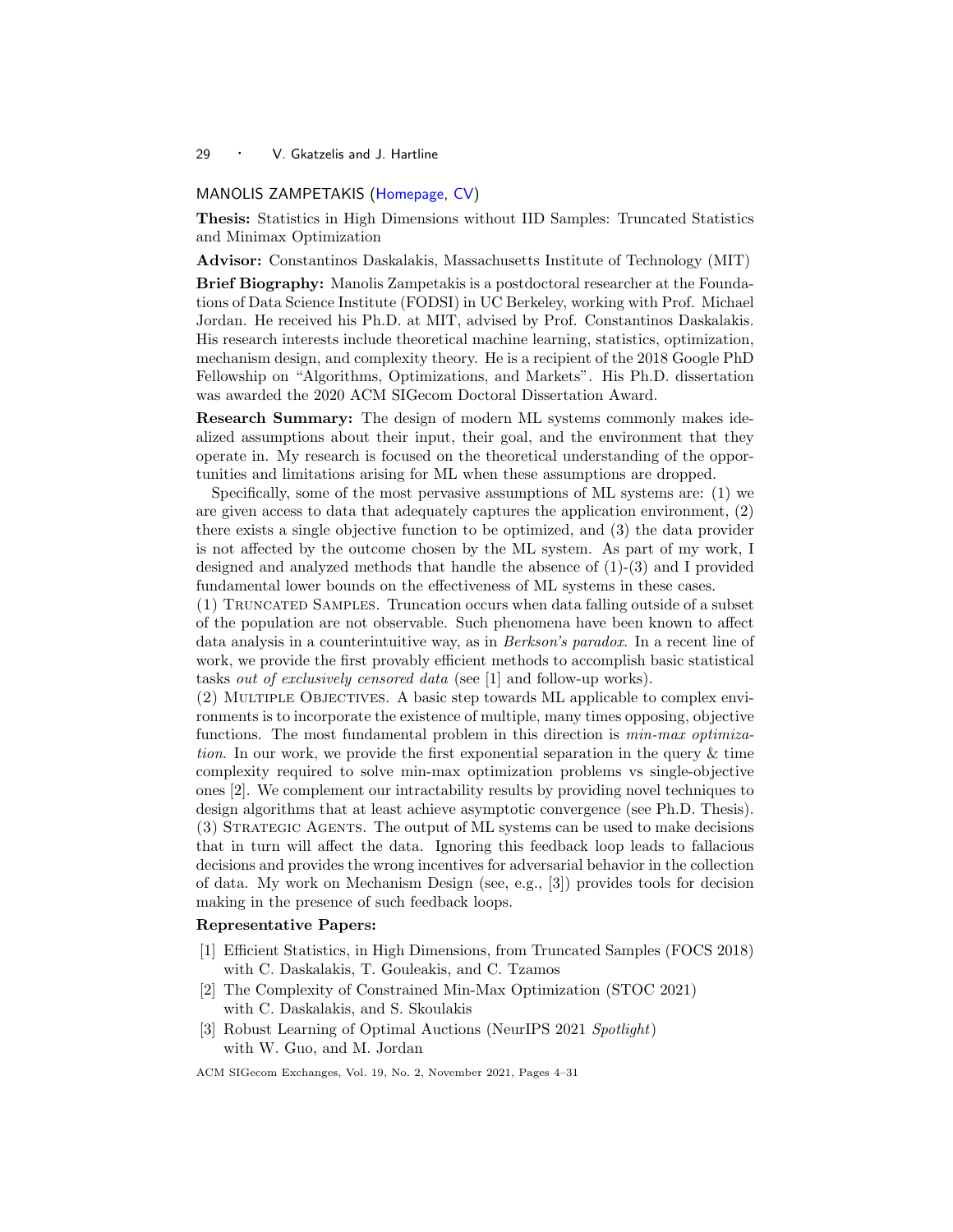Index adversarial robustness Michael Curry, [10](#page-6-1) algorithmic economics Wei Tang, [25](#page-21-1) algorithms Simon Mauras, [19](#page-15-1) applied probability Süleyman Kerimov, [16](#page-12-1) approximation methods Chen Chen, [9](#page-5-1) auctions Ravi Jagadeesan, [15](#page-11-1) Vishnu Narayan, [21](#page-17-1) Kangning Wang, [27](#page-23-1) behavioral experiments Wei Tang, [25](#page-21-1) bounded rationality Modibo Camara, [8](#page-4-1) complexity Manolis Zampetakis, [29](#page-25-1) computational social choice Vishnu Narayan, [21](#page-17-1) convex scoring rules Jessie Finocchiaro, [12](#page-8-1) correlated values Alon Eden, [11](#page-7-1) CS theory Vishnu Narayan, [21](#page-17-1) data science Hannah Li, [17](#page-13-1) differentiable economics Michael Curry, [10](#page-6-1) discrimination Faidra Monachou, [20](#page-16-1) dynamic algorithms David Wajc, [26](#page-22-1) dynamic pricing Chen Chen, [9](#page-5-1) Chara Podimata, [22](#page-18-1) dynamical systems Fang-Yi Yu, [28](#page-24-1) econometrics

Modibo Camara, [8](#page-4-1) education Hannah Li, [17](#page-13-1) equilibrium computation Yuan Gao, [13](#page-9-1) experimental design Hannah Li, [17](#page-13-1) experimentation Chen Chen, [9](#page-5-1) fair division Vishnu Narayan, [21](#page-17-1) game theory Ben Abramowitz, [6](#page-2-1) Yuan Gao, [13](#page-9-1) inequality Ana-Andreea Stoicca, [24](#page-20-1) information design Yingkai Li, [18](#page-14-1) Faidra Monachou, [20](#page-16-1) Kangning Wang, [27](#page-23-1) information elicitation Fang-Yi Yu, [28](#page-24-1) machine learning Gianluca Brero, [7](#page-3-1) Michael Curry, [10](#page-6-1) Ana-Andreea Stoicca, [24](#page-20-1) Manolis Zampetakis, [29](#page-25-1) market design Gianluca Brero, [7](#page-3-1) Chamsi Hssaine, [14](#page-10-1) Ravi Jagadeesan, [15](#page-11-1) Süleyman Kerimov, [16](#page-12-1) Faidra Monachou, [20](#page-16-1) Kangning Wang, [27](#page-23-1) markets Hannah Li, [17](#page-13-1) matching Ben Abramowitz, [6](#page-2-1) Ravi Jagadeesan, [15](#page-11-1) Süleyman Kerimov, [16](#page-12-1) Simon Mauras, [19](#page-15-1) David Wajc, [26](#page-22-1)